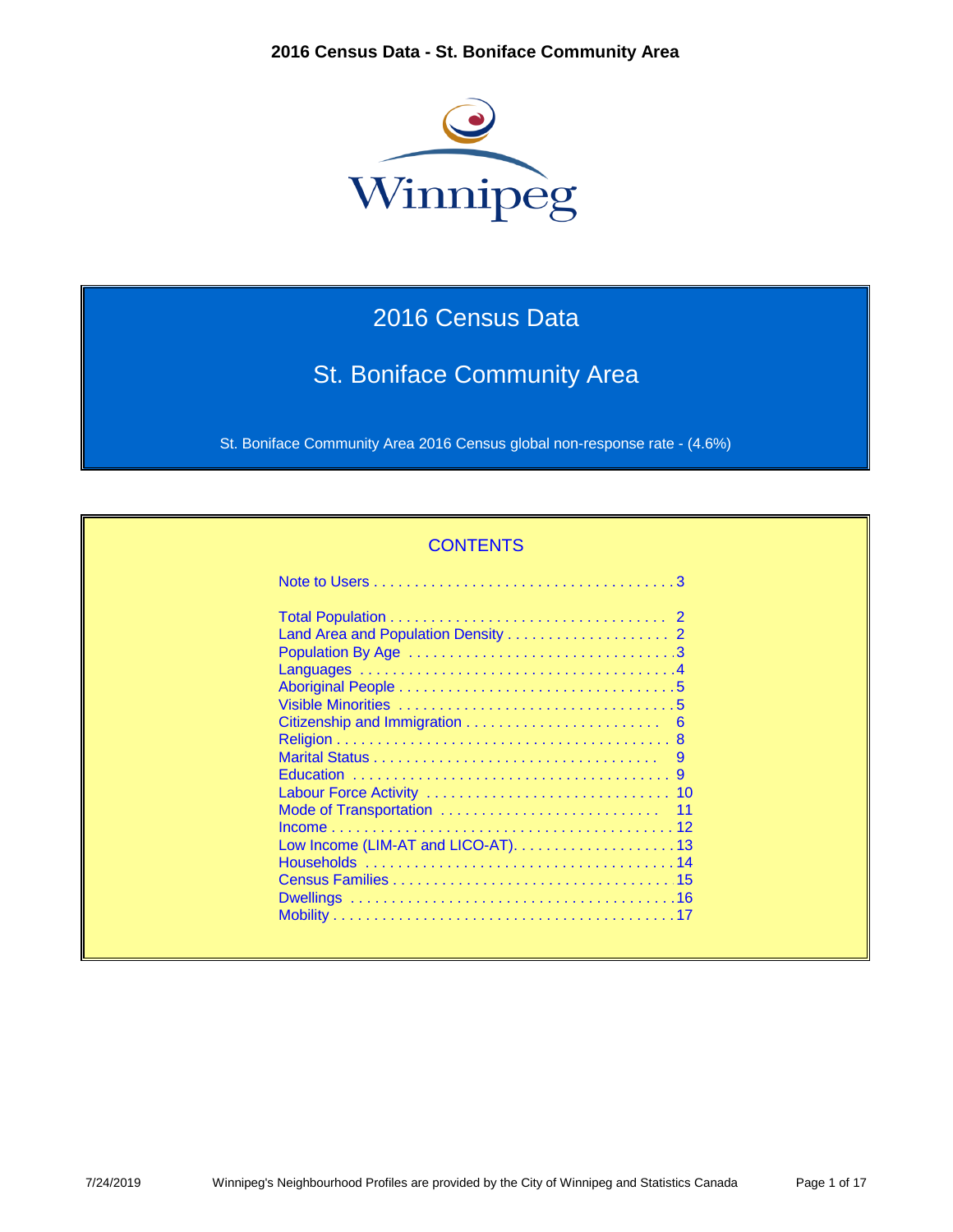| <b>TOTAL POPULATION</b>  | <b>St. Boniface Community</b><br>Area |                | <b>CITY OF WINNIPEG</b> |          |
|--------------------------|---------------------------------------|----------------|-------------------------|----------|
|                          | % Change<br><b>Number</b>             |                | Number                  | % Change |
| <b>2016 CENSUS</b>       | 58,520                                | 8.9%           | 705,244                 | 6.3%     |
| 2011 CENSUS              | 53,755                                | 9.4%           | 663,617                 | 4.8%     |
| 2006 CENSUS              | 49,155                                | 7.8%           | 633,451                 | 2.2%     |
| 2001 CENSUS              | 45,600                                | 2.5%           | 619.544                 | 0.2%     |
| 1996 CENSUS              | 44,505                                | 2.3%           | 618.477                 | 0.5%     |
| 1991 CENSUS              | 43.520                                | 2.9%           | 615.215                 | 3.5%     |
| 1986 CENSUS $4$          | 42,305                                | $-1.8%$        | 594.555                 | 5.3%     |
| 1981 CENSUS <sup>4</sup> | 43.090                                | $-4.8%$        | 564.475                 | 0.6%     |
| 1976 CENSUS $4$          | 45,270                                | $-1.6%$        | 560,875                 | 4.8%     |
| 1971 CENSUS <sup>4</sup> | 45,985                                | $\overline{a}$ | 535,100                 |          |

<sup>1</sup> Includes the Non-Institutional population only. Source: Statistics Canada Census Data.

 $2$  Change in percent (%) from previous census year.

<sup>3</sup> Includes the Institutional and Non-Institutional population. Source: Statistics Canada Census Data.

<sup>4</sup> Headingley is included in Winnipeg figures up to 1986.

| <b>St. Boniface Community Area</b> | <b>Land Area</b><br>$(km^2)^{\gamma}$ | Pop. Density<br>(per $km^2$ ) | $%$ of<br><b>City Area</b> | City Area $(km^2)$ |
|------------------------------------|---------------------------------------|-------------------------------|----------------------------|--------------------|
| Αll                                | 47.7                                  | 1.228.0                       | $10.0\%$                   | 475.2              |
| Populated neighbourhoods only      | 35.9                                  | 1.631.8                       | 9.7%                       | 368.2              |
|                                    |                                       |                               |                            |                    |

<sup>1</sup> Source: The City of Winnipeg.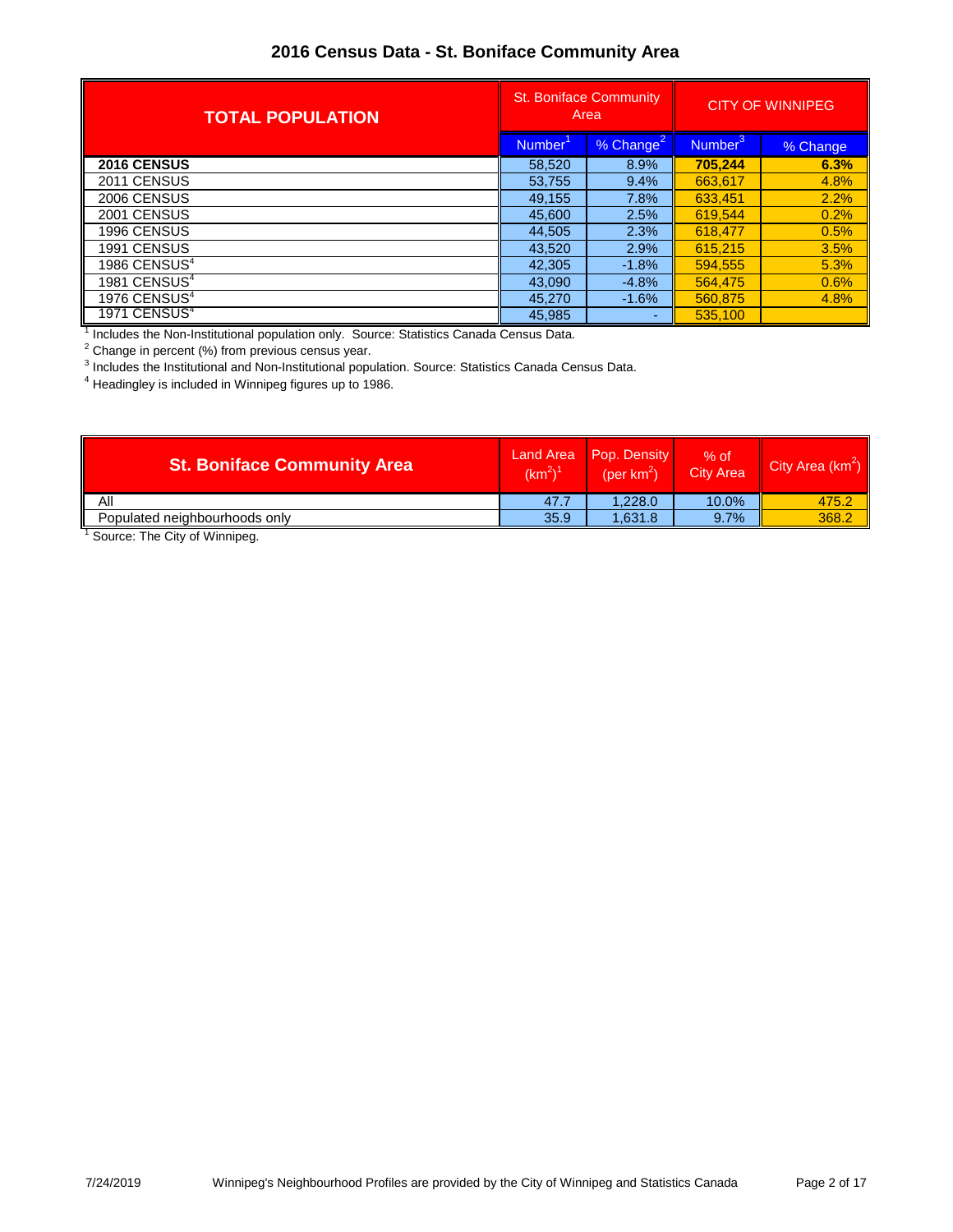The source for the following data is the Community Social Data Strategy, Custom Tabulation, Statistics Canada, Census of Population - 2016.

#### NOTE TO USERS:

Some definitions for the 2016 Census have changed, for more information refer to the definitions posted on the Statistics Canada 2016 Census Dictionary site at:

[http://www12.statcan.gc.ca/census-recensement/2016/ref/dict/](http://www12.statcan.gc.ca/census-recensement/2016/ref/dict/index-eng.cfm)index-eng.cfm

A 25% sample was used to compile statistics. One in four households were surveyed and the results were then multiplied to obtain representative data for the whole community.

Statistics Canada rounds numbers over ten to the nearest five, which may cause some totals to be off by five, ten, or more. Numbers less than ten are rounded to zero or ten.

[Questions or Clarifications can be emailed to: NeighbourhoodProf](mailto:NeighbourhoodProfiles@Winnipeg.ca)iles@Winnipeg.ca

| <b>POPULATION BY AGE</b>    | <b>St. Boniface Community Area</b> | <b>CITY OF</b><br><b>WINNIPEG</b> |            |           |
|-----------------------------|------------------------------------|-----------------------------------|------------|-----------|
| Age Group <sup>1</sup>      | <b>Male</b>                        | Female                            | % of Total | % of Pop. |
| $\overline{0}$ to 4 years   | 1,700                              | 1,685                             | 5.8%       | 5.7%      |
| 5 to 9 years                | 1,825                              | 1,725                             | 6.1%       | 5.8%      |
| 10 to 14 years              | 1,665                              | 1,700                             | 5.8%       | 5.7%      |
| $\overline{15}$ to 19 years | 1,710                              | 1,775                             | 6.0%       | 6.2%      |
| 20 to 24 years              | 1,885                              | 2,110                             | 6.8%       | 7.3%      |
| 25 to 29 years              | 1,875                              | 1,960                             | 6.6%       | 7.5%      |
| 30 to 34 years              | 1,985                              | 2,030                             | 6.9%       | 7.4%      |
| 35 to 39 years              | 2,000                              | 2,215                             | 7.2%       | 6.9%      |
| 40 to 44 years              | 2,120                              | 2,200                             | 7.4%       | 6.6%      |
| 45 to 49 years              | 1,920                              | 2,025                             | 6.7%       | 6.5%      |
| 50 to 54 years              | 2,295                              | 2,220                             | 7.7%       | 7.2%      |
| 55 to 59 years              | 2,030                              | 1,965                             | 6.8%       | 6.9%      |
| 60 to 64 years              | 1,640                              | 1,885                             | 6.0%       | 6.0%      |
| $65$ to 69 years            | 1,400                              | 1,505                             | 5.0%       | 5.1%      |
| 70 to 74 years              | 1,065                              | 1,090                             | 3.7%       | 3.5%      |
| 75 to 79 years              | 680                                | 735                               | 2.4%       | 2.5%      |
| 80 to 84 years              | 465                                | 550                               | 1.7%       | 1.9%      |
| 85 to 89 years              | 230                                | 345                               | 1.0%       | 1.1%      |
| 90 to 94 years              | 75                                 | 180                               | 0.4%       | 0.4%      |
| $\overline{95}$ to 99 years | 15                                 | 30                                | 0.1%       | 0.1%      |
| 100 years and over          | 10                                 | $\Omega$                          | 0.0%       | 0.0%      |
| <b>TOTAL</b>                | 28,590                             | 29,930                            | 100.0%     | 100.0%    |

 $1$  Note that the age ranges have changed from previous years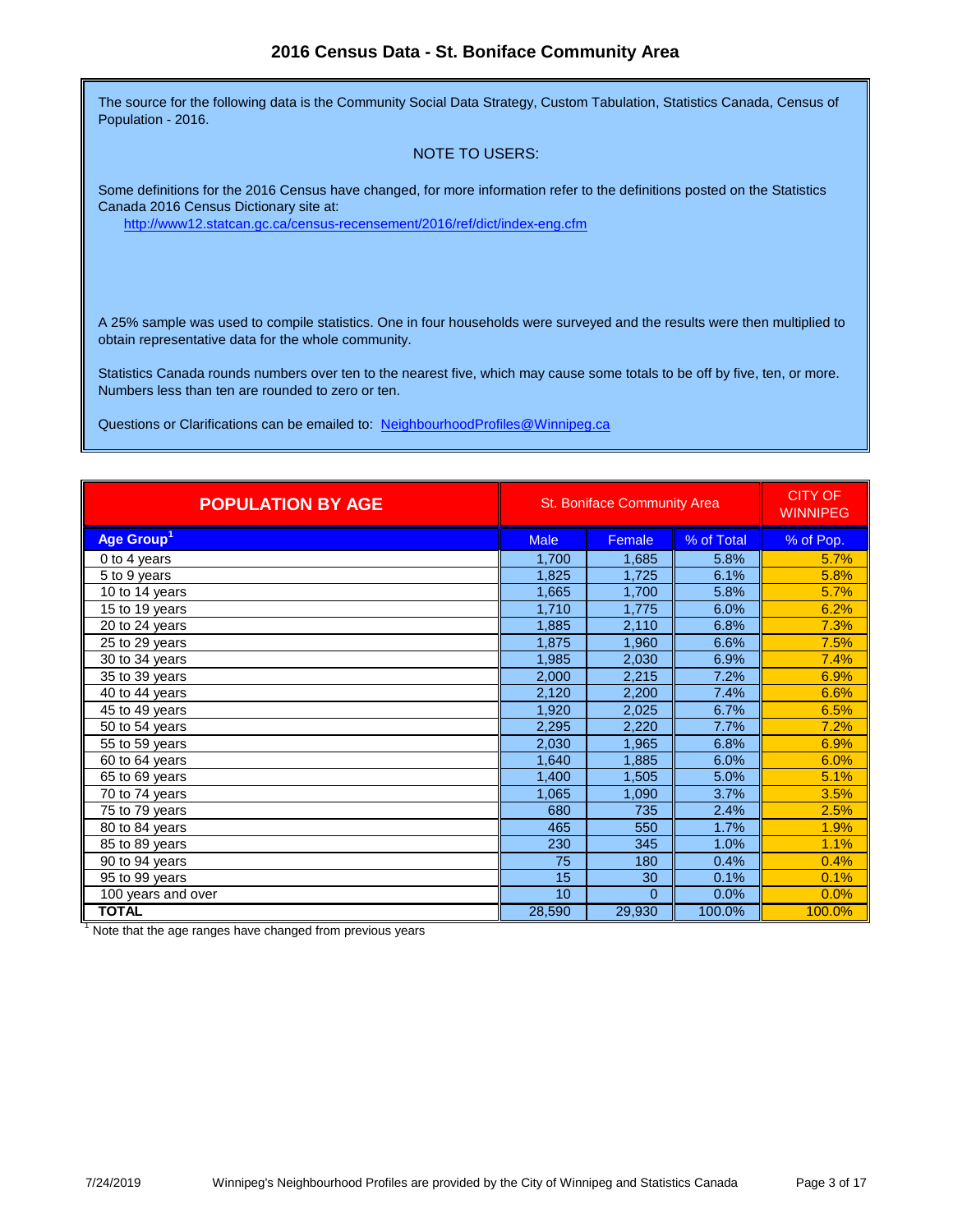| <b>LANGUAGES</b>                 | <b>St. Boniface Community</b><br>Area |            |               | <b>CITY OF WINNIPEG</b> |
|----------------------------------|---------------------------------------|------------|---------------|-------------------------|
| <b>Official Languages Spoken</b> | <b>Number</b>                         | % of Total | <b>Number</b> | % of Pop.               |
| English only                     | 43.115                                | 73.7%      | 608,795       | 88.2%                   |
| English and French               | 14.455                                | 24.7%      | 69,355        | 10.1%                   |
| Neither English nor French       | 650                                   | 1.1%       | 10.990        | 1.6%                    |
| French only                      | 295                                   | 0.5%       | 875           | 0.1%                    |
| <b>TOTAL</b>                     | 58,515                                | 100.0%     | 690.015       | 100.0%                  |

| <b>Knowledge of Non-official Languages Spoken (Top 30)</b> | <b>Number</b>   | % of Total | $%$ of Pop. $1$ | % of Pop. <sup>2</sup> |
|------------------------------------------------------------|-----------------|------------|-----------------|------------------------|
| Tagalog (Pilipino, Filipino)                               | 860             | 9.1%       | 1.5%            | 6.4%                   |
| Punjabi (Panjabi)                                          | 615             | 6.5%       | 1.1%            | 2.5%                   |
| German                                                     | 770             | 8.2%       | 1.3%            | 1.9%                   |
| Mandarin                                                   | 520             | 5.5%       | 0.9%            | 1.3%                   |
| Ukrainian                                                  | 560             | 6.0%       | 1.0%            | 1.1%                   |
| Spanish                                                    | 530             | 5.6%       | 0.9%            | 1.0%                   |
| Cantonese                                                  | 510             | 5.4%       | 0.9%            | 0.9%                   |
| Portuguese                                                 | 155             | 1.6%       | 0.3%            | 0.8%                   |
| Russian                                                    | 555             | 5.9%       | 0.9%            | 0.8%                   |
| Polish                                                     | 365             | 3.9%       | 0.6%            | 0.7%                   |
| Arabic                                                     | 525             | 5.6%       | 0.9%            | 0.6%                   |
| Vietnamese                                                 | 390             | 4.1%       | 0.7%            | 0.5%                   |
| Korean                                                     | 215             | 2.3%       | 0.4%            | 0.5%                   |
| Italian                                                    | 220             | 2.3%       | 0.4%            | 0.5%                   |
| Urdu                                                       | 200             | 2.1%       | 0.3%            | 0.4%                   |
| Gujarati                                                   | 170             | 1.8%       | 0.3%            | 0.3%                   |
| Hindi                                                      | 130             | 1.4%       | 0.2%            | 0.3%                   |
| Persian (Farsi)                                            | 120             | 1.3%       | 0.2%            | 0.3%                   |
| Tigrigna                                                   | 65              | 0.7%       | 0.1%            | 0.2%                   |
| Ojibway                                                    | $\overline{25}$ | 0.3%       | 0.0%            | 0.2%                   |
| Amharic                                                    | 65              | 0.7%       | 0.1%            | 0.2%                   |
| Somali                                                     | $\overline{60}$ | 0.6%       | 0.1%            | 0.2%                   |
| Ilocano                                                    | 40              | 0.4%       | 0.1%            | 0.2%                   |
| Greek                                                      | 60              | 0.6%       | 0.1%            | 0.2%                   |
| Dutch                                                      | 80              | 0.9%       | 0.1%            | 0.2%                   |
| Bengali                                                    | 30              | 0.3%       | 0.1%            | 0.2%                   |
| Cebuano                                                    | 15              | 0.2%       | 0.0%            | 0.1%                   |
| Yoruba                                                     | 45              | 0.5%       | 0.1%            | 0.1%                   |
| Croatian                                                   | $\overline{45}$ | 0.5%       | 0.1%            | 0.1%                   |
| Hungarian                                                  | 60              | 0.6%       | 0.1%            | 0.1%                   |
| Other Languages <sup>3</sup>                               | 1,410           | 15.0%      | 2.4%            | 2.9%                   |
| <b>TOTAL</b>                                               | 9,410           | 100.0%     | 16.1%           | 25.8%                  |

<sup>1</sup> Percent of neighbourhood population.

<sup>2</sup> Percent of Winnipeg population.

<sup>3</sup> "Knowledge of Non-official Languages Spoken" has been limited to the top 30 languages, for a full list see the "Selected Topics" page **[Selected Topics Data](http://winnipeg.ca/census/2016/Selected Topics/default.asp)**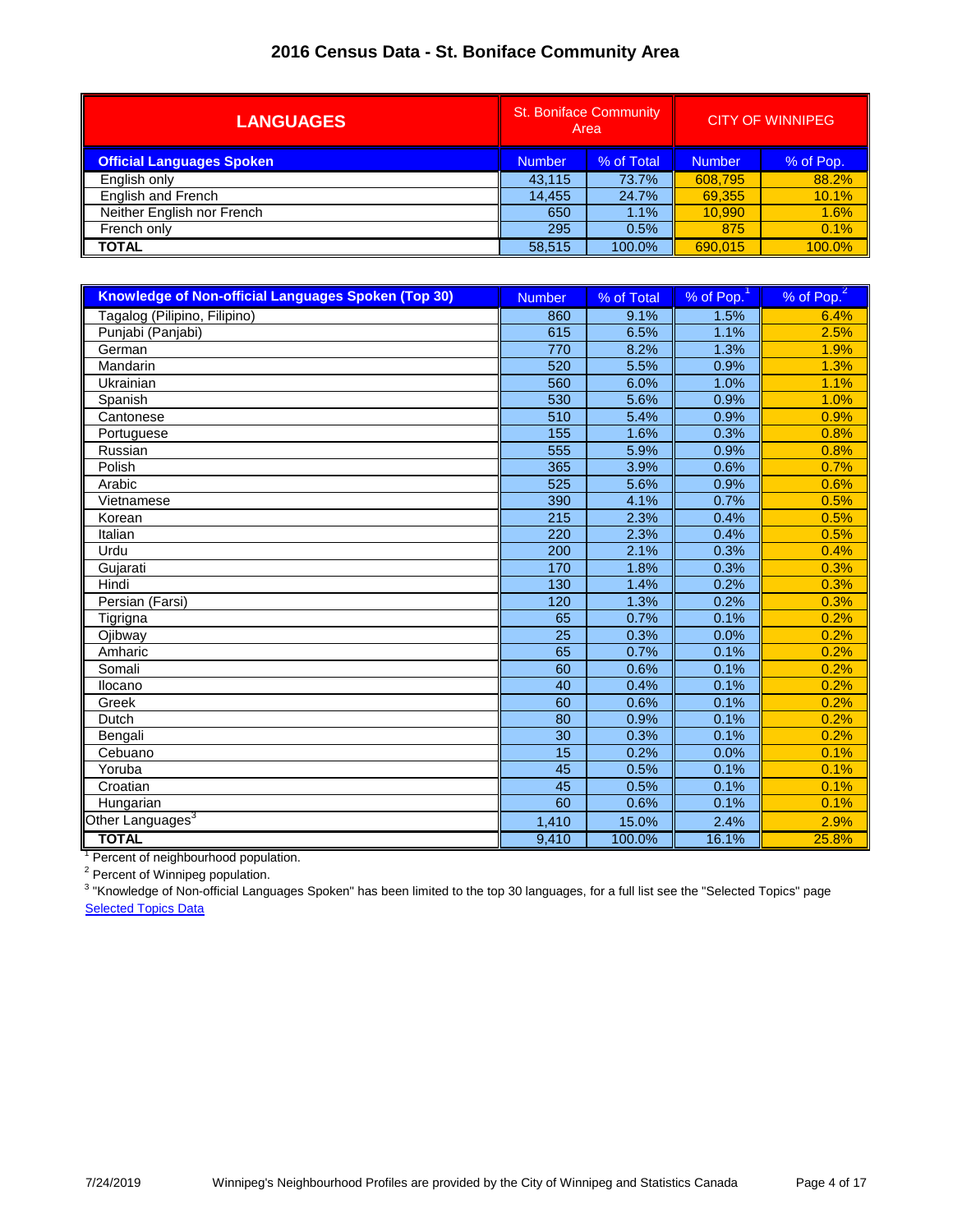| <b>ABORIGINAL PEOPLE</b>                              | <b>St. Boniface Community Area</b>       | <b>CITY OF</b><br><b>WINNIPEG</b> |         |              |
|-------------------------------------------------------|------------------------------------------|-----------------------------------|---------|--------------|
| <b>Aboriginal Identity</b>                            | % of Pop.<br>% of Total<br><b>Number</b> |                                   |         | % of $Pop.2$ |
| Métis single identity                                 | 5,530                                    | 77.9%                             | 9.4%    | 6.6%         |
| First Nations (North American Indian) single identity | 1.490                                    | 21.0%                             | 2.5%    | 5.3%         |
| Inuk (Inuit) single identity                          | 10                                       | 0.1%                              | $0.0\%$ | 0.0%         |
| Multiple Aboriginal identities                        | 55                                       | 0.8%                              | $0.1\%$ | 0.2%         |
| Aboriginal identities not included elsewhere          | 15                                       | 0.2%                              | $0.0\%$ | 0.1%         |
| <b>TOTAL</b>                                          | 7,100                                    | 100.0%                            | 12.1%   | 12.2%        |

<sup>1</sup> Percent of neighbourhood population.<br><sup>2</sup> Percent of Winnipeg population.

| <b>Aboriginal Ancestry'</b>                               | Number | % of Total | % of Pop. | % of Pop. |
|-----------------------------------------------------------|--------|------------|-----------|-----------|
| First Nations (North American Indian) Aboriginal ancestry | 2,265  | 28.6%      | 3.9%      | 6.2%      |
| Métis ancestry                                            | 5.625  | 71.1%      | 9.6%      | 6.8%      |
| Inuit ancestry                                            | 20     | 0.3%       | 0.0%      | 0.1%      |
| <b>TOTAL</b>                                              | 7.910  | 100.0%     | 13.5%     | 13.1%     |

<sup>1</sup> 'Aboriginal Ancestry' was referred to as 'Aboriginal Origin' prior to the 2006 Census.

<sup>2</sup> Percent of neighbourhood population.<br><sup>3</sup> Percent of Winnipeg population.

**[Selected Topics Data](http://winnipeg.ca/census/2016/Selected Topics/default.asp)** 

| <b>VISIBLE MINORITIES</b>               | <b>St. Boniface Community Area</b> | <b>CITY OF</b><br><b>WINNIPEG</b> |           |                        |
|-----------------------------------------|------------------------------------|-----------------------------------|-----------|------------------------|
| <b>Visible Minority Group</b>           | <b>Number</b>                      | % of Total                        | % of Pop. | % of Pop. <sup>2</sup> |
| Filipino                                | 1.710                              | 15.8%                             | 2.9%      | 10.6%                  |
| South Asian                             | 2,080                              | 19.2%                             | 3.6%      | 5.4%                   |
| <b>Black</b>                            | 2,260                              | 20.9%                             | 3.9%      | 3.9%                   |
| Chinese                                 | 1,555                              | 14.4%                             | 2.7%      | 2.8%                   |
| Southeast Asian                         | 870                                | 8.0%                              | 1.5%      | 1.1%                   |
| Latin American                          | 500                                | 4.6%                              | 0.9%      | 1.0%                   |
| Arab                                    | 560                                | 5.2%                              | 1.0%      | 0.7%                   |
| Korean                                  | 275                                | 2.5%                              | 0.5%      | 0.5%                   |
| West Asian                              | 125                                | 1.2%                              | 0.2%      | 0.4%                   |
| Japanese                                | 225                                | 2.1%                              | 0.4%      | 0.2%                   |
| Multiple visible minorities             | 430                                | 4.0%                              | 0.7%      | 0.9%                   |
| Visible minority not included elsewhere | 220                                | 2.0%                              | 0.4%      | 0.4%                   |
| <b>TOTAL</b>                            | 10,810                             | 100.0%                            | 18.5%     | 28.0%                  |

<sup>1</sup> Percent of neighbourhood population.

<sup>2</sup> Percent of Winnipeg population.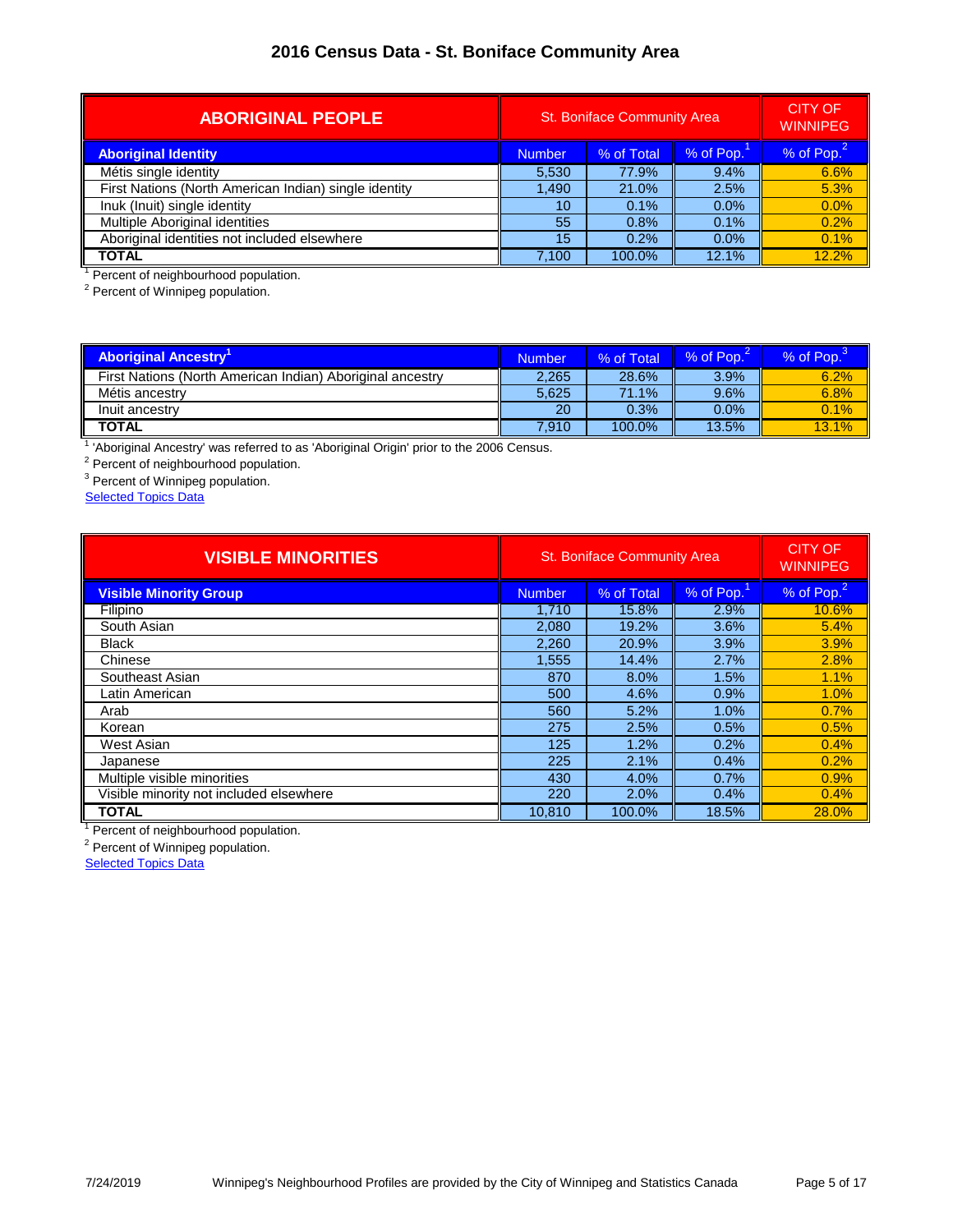| <b>CITIZENSHIP</b>                 | <b>St. Boniface Community</b><br>Area |        |               | <b>CITY OF WINNIPEG</b> |
|------------------------------------|---------------------------------------|--------|---------------|-------------------------|
| <b>Canadian Citizenship Status</b> | % of Total<br><b>Number</b>           |        | <b>Number</b> | % of Total              |
| Canadian citizens                  | 54.540                                | 93.2%  | 609.450       | 88.3%                   |
| Not Canadian citizens              | 3.975                                 | 6.8%   | 80.555        | 11.7%                   |
| <b>TOTAL</b>                       | 58.515                                | 100.0% | 690.005       | 100.0%                  |

| <b>IMMIGRATION</b>                     |                  | <b>St. Boniface Community Area</b> | <b>CITY OF</b><br><b>WINNIPEG</b> |                        |
|----------------------------------------|------------------|------------------------------------|-----------------------------------|------------------------|
| <b>Place of Birth</b>                  | <b>Number</b>    | % of Total                         | $%$ of Pop. $1$                   | % of Pop. <sup>2</sup> |
| Philippines                            | 1,145            | 11.6%                              | 2.0%                              | 8.3%                   |
| India                                  | 985              | 10.0%                              | 1.7%                              | 2.8%                   |
| China                                  | 565              | 5.7%                               | 1.0%                              | 1.1%                   |
| <b>United Kingdom</b>                  | 630              | 6.4%                               | 1.1%                              | 1.0%                   |
| Poland                                 | 280              | 2.8%                               | 0.5%                              | 0.6%                   |
| <b>United States</b>                   | 350              | 3.5%                               | 0.6%                              | 0.6%                   |
| Viet Nam                               | 350              | 3.5%                               | 0.6%                              | 0.6%                   |
| Germany                                | 230              | 2.3%                               | 0.4%                              | 0.6%                   |
| Portugal                               | 100              | 1.0%                               | 0.2%                              | 0.6%                   |
| Ukraine                                | $\overline{175}$ | 1.8%                               | 0.3%                              | 0.5%                   |
| Nigeria                                | 200              | 2.0%                               | 0.3%                              | 0.5%                   |
| Pakistan                               | 235              | 2.4%                               | 0.4%                              | 0.4%                   |
| Korea, South                           | 175              | 1.8%                               | 0.3%                              | 0.4%                   |
| Italy                                  | 145              | 1.5%                               | 0.2%                              | 0.4%                   |
| Ethiopia                               | $\frac{135}{1}$  | 1.4%                               | 0.2%                              | 0.3%                   |
| <b>Russian Federation</b>              | 205              | 2.1%                               | 0.4%                              | 0.3%                   |
| Jamaica                                | 130              | 1.3%                               | 0.2%                              | 0.2%                   |
| El Salvador                            | $\overline{85}$  | 0.9%                               | 0.1%                              | 0.2%                   |
| <b>Trinidad and Tobago</b>             | 125              | 1.3%                               | 0.2%                              | 0.2%                   |
| Hong Kong                              | 100              | 1.0%                               | 0.2%                              | 0.2%                   |
| Guyana                                 | 95               | 1.0%                               | 0.2%                              | 0.2%                   |
| Iran                                   | 50               | 0.5%                               | 0.1%                              | 0.1%                   |
| Bosnia and Herzegovina                 | 135              | 1.4%                               | 0.2%                              | 0.1%                   |
| Netherlands                            | 80               | 0.8%                               | 0.1%                              | 0.1%                   |
| Sri Lanka                              | 30               | 0.3%                               | 0.1%                              | 0.1%                   |
| Egypt                                  | $\overline{80}$  | 0.8%                               | 0.1%                              | 0.1%                   |
| Kenya                                  | $\overline{45}$  | 0.5%                               | 0.1%                              | 0.1%                   |
| Croatia                                | $\overline{35}$  | 0.4%                               | 0.1%                              | 0.1%                   |
| Bangladesh                             | $\overline{10}$  | 0.1%                               | 0.0%                              | 0.1%                   |
| Iraq                                   | 120              | 1.2%                               | 0.2%                              | 0.1%                   |
| All other places of birth <sup>3</sup> | 2,840            | 28.8%                              | 4.9%                              | 4.5%                   |
| <b>TOTAL</b>                           | 9,865            | 100.0%                             | 16.9%                             | 25.5%                  |

<sup>1</sup> Percent of neighbourhood population.

<sup>2</sup> Percent of Winnipeg population.

**[Selected Topics Data](http://winnipeg.ca/census/2016/Selected Topics/default.asp)** <sup>3</sup> "Place of Birth" has been limited to the top 30 places of birth, for a full list see the "Selected Topics" page (link below)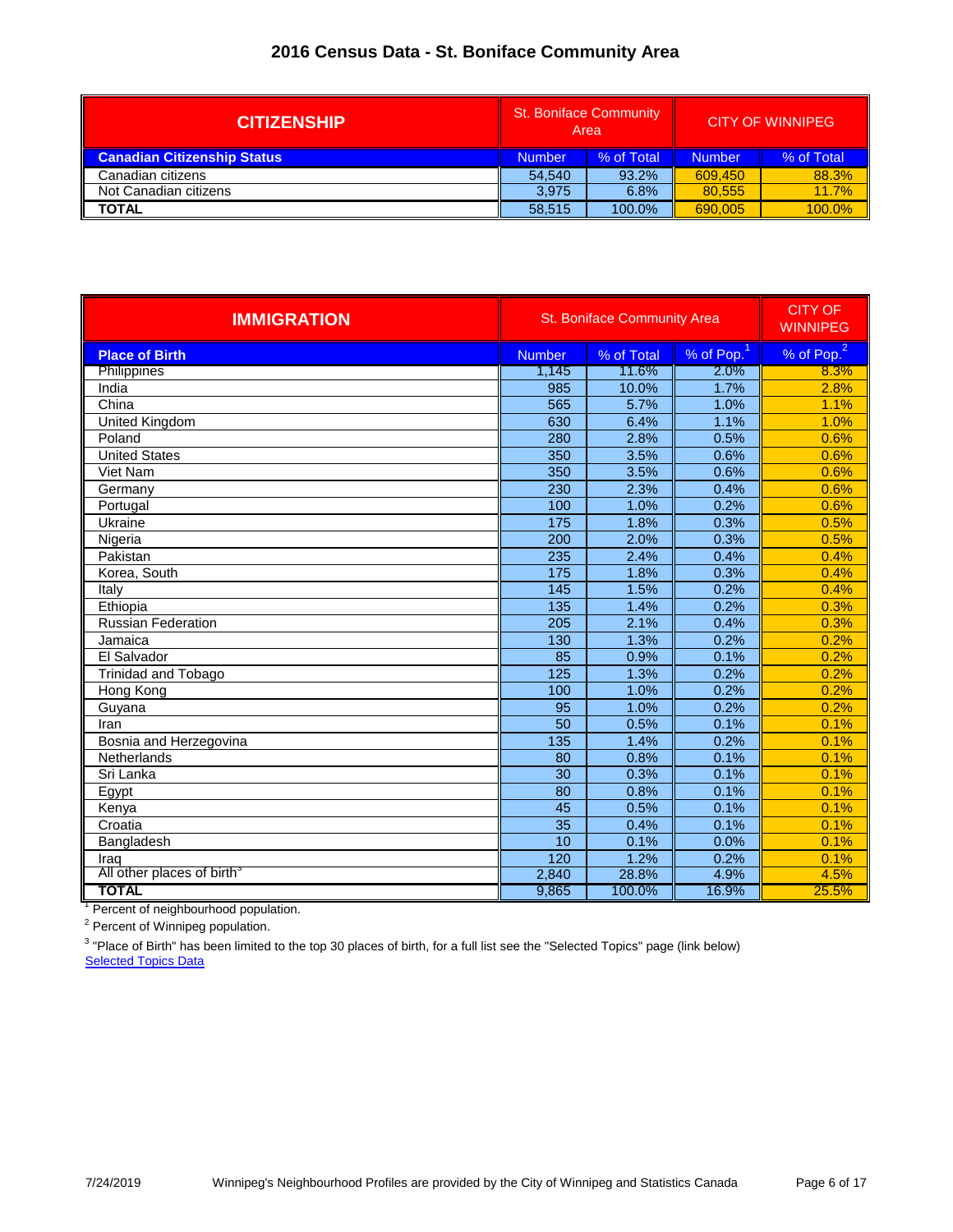| <b>Period of Immigration</b> | Number | % of Total | % of Pop. | % of Pop. <sup>2</sup> |
|------------------------------|--------|------------|-----------|------------------------|
| Before 1981                  | 2.240  | 22.7%      | 3.8%      | 5.5%                   |
| 1981 to 1990                 | 980    | 9.9%       | $1.7\%$   | 2.3%                   |
| 1991 to 2000                 | 1,245  | 12.6%      | 2.1%      | 2.6%                   |
| 2001 to 2010                 | 2,780  | 28.1%      | 4.8%      | 7.6%                   |
| 2001 to 2005                 | 1,080  | 10.9%      | 1.8%      | 2.3%                   |
| 2006 to 2010                 | 1.700  | 17.2%      | 2.9%      | 5.3%                   |
| 2011 to 2016                 | 2,635  | 26.7%      | 4.5%      | 7.5%                   |
| <b>TOTAL</b>                 | 9,880  | 100.0%     | 16.9%     | 25.5%                  |

<sup>1</sup> Percent of neighbourhood population.

<sup>2</sup> Percent of Winnipeg population.

| <b>Number</b> | % of Total | % of Pop. | % of Pop. |
|---------------|------------|-----------|-----------|
| 10.875        | 18.6%      | 18.6%     | 27.9%     |
| 9.980         | 17.1%      | 17.1%     | 18.5%     |
| 37.660        | 64.4%      | 64.4%     | 53.6%     |
| 58.515        | 100.0%     | 100.0%    | 100.0%    |
|               |            |           |           |

<sup>1</sup> Percent of neighbourhood population.<br><sup>2</sup> Percent of Winnipeg population.

| <b>Recent Immigration (Top 30)</b>     | <b>Number</b>   | % of Total | % of $Pop.1$ | % of Pop. <sup>2</sup> |
|----------------------------------------|-----------------|------------|--------------|------------------------|
| Philippines                            | 410             | 15.6%      | 0.7%         | 2.8%                   |
| India                                  | 485             | 18.4%      | 0.8%         | 1.4%                   |
| China                                  | 135             | 5.1%       | 0.2%         | 0.4%                   |
| Nigeria                                | 140             | 5.3%       | 0.2%         | 0.3%                   |
| Pakistan                               | 80              | 3.0%       | 0.1%         | 0.2%                   |
| Korea, South                           | 65              | 2.5%       | 0.1%         | 0.2%                   |
| Ukraine                                | $\overline{75}$ | 2.8%       | 0.1%         | 0.1%                   |
| Eritrea                                | 15              | 0.6%       | 0.0%         | 0.1%                   |
| <b>Russian Federation</b>              | $\overline{90}$ | 3.4%       | 0.2%         | 0.1%                   |
| Congo, Democratic Republic of the      | 195             | 7.4%       | 0.3%         | 0.1%                   |
| Ethiopia                               | 15              | 0.6%       | 0.0%         | 0.1%                   |
| <b>United States</b>                   | 80              | 3.0%       | 0.1%         | 0.1%                   |
| Israel                                 | 40              | 1.5%       | 0.1%         | 0.1%                   |
| Syria                                  | 10              | 0.4%       | 0.0%         | 0.1%                   |
| <b>Viet Nam</b>                        | 40              | 1.5%       | 0.1%         | 0.1%                   |
| Iran                                   | 15              | 0.6%       | 0.0%         | 0.1%                   |
| Somalia                                | $\Omega$        | 0.0%       | 0.0%         | 0.1%                   |
| Egypt                                  | 15              | 0.6%       | 0.0%         | 0.1%                   |
| Bangladesh                             | $\overline{0}$  | 0.0%       | 0.0%         | 0.0%                   |
| Iraq                                   | 55              | 2.1%       | 0.1%         | 0.0%                   |
| Saudi Arabia                           | $\Omega$        | 0.0%       | 0.0%         | 0.0%                   |
| United Kingdom                         | 30              | 1.1%       | 0.1%         | 0.0%                   |
| Jamaica                                | 30              | 1.1%       | 0.1%         | 0.0%                   |
| Mexico                                 | 65              | 2.5%       | 0.1%         | 0.0%                   |
| Sri Lanka                              | 10              | 0.4%       | 0.0%         | 0.0%                   |
| Nepal                                  | $\Omega$        | 0.0%       | 0.0%         | 0.0%                   |
| Other places of birth in Africa        | 140             | 5.3%       | 0.2%         | 0.2%                   |
| Other places of birth in Asia          | 60              | 2.3%       | 0.1%         | 0.2%                   |
| Other places of birth in Europe        | 40              | 1.5%       | 0.1%         | 0.1%                   |
| Other places of birth in Americas      | 85              | 3.2%       | 0.1%         | 0.1%                   |
| All other places of birth <sup>3</sup> | 215             | 8.2%       | 0.4%         | 0.3%                   |
| <b>TOTAL</b>                           | 2,635           | 100.0%     | 4.5%         | 7.5%                   |

<sup>1</sup> Percent of neighbourhood population.

<sup>2</sup> Percent of Winnipeg population.

**[Selected Topics Data](http://winnipeg.ca/census/2016/Selected Topics/default.asp)** <sup>3</sup> "Recent Immigration" has been limited to the top 30 places of birth, for a full list see the "Selected Topics" page (link below)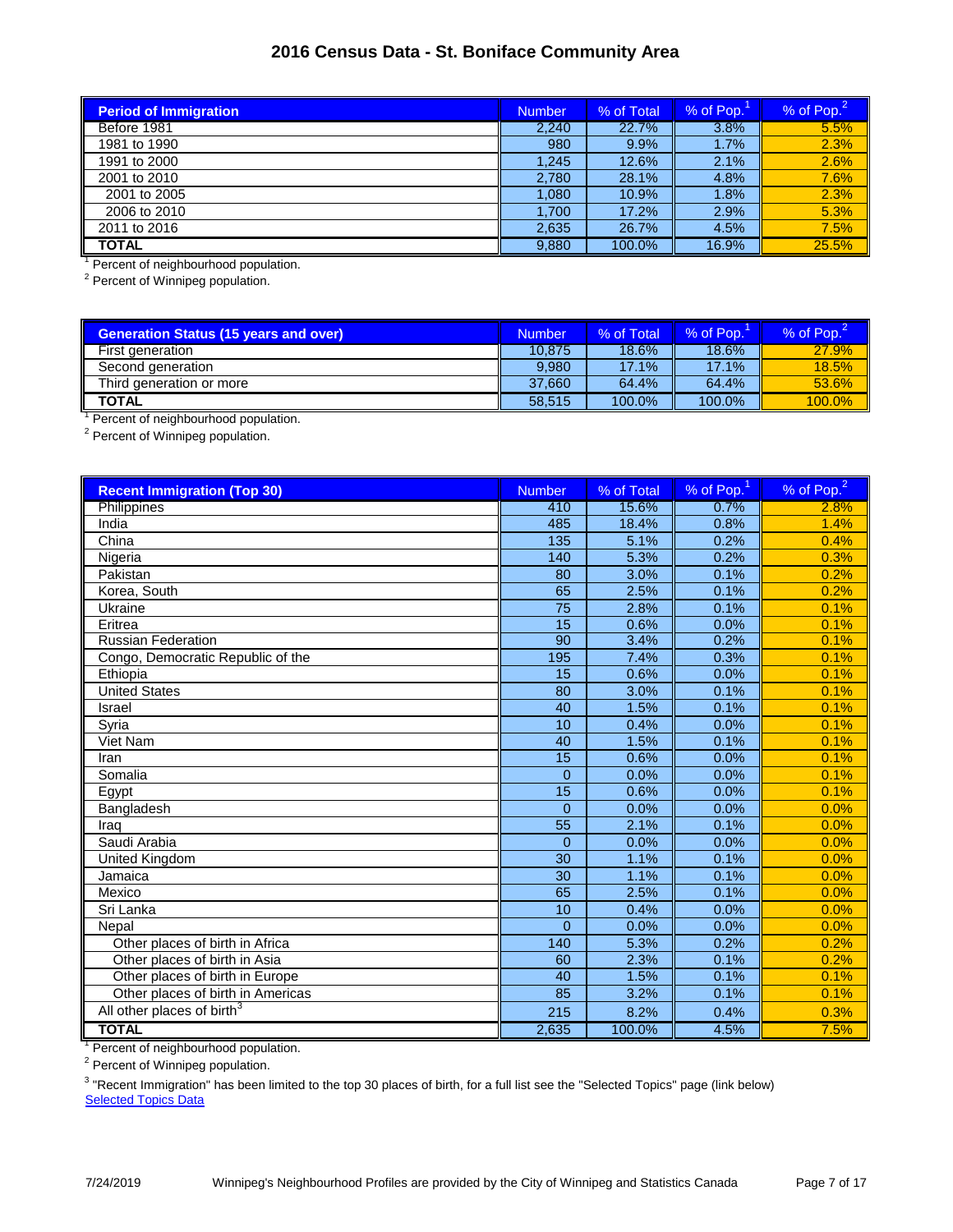| RELIGION (2011 NHS) <sup>1</sup>      |               | <b>St. Boniface Community Area</b> | <b>CITY OF</b><br><b>WINNIPEG</b> |                        |
|---------------------------------------|---------------|------------------------------------|-----------------------------------|------------------------|
| <b>Selected Religions</b>             | <b>Number</b> | % of Total                         | % of Pop. <sup>2</sup>            | % of Pop. <sup>3</sup> |
| Catholic                              | 18,870        | 35.7%                              | 35.1%                             | 29.4%                  |
| United Church                         | 3,940         | 7.5%                               | 7.3%                              | 8.1%                   |
| Anglican                              | 2,285         | 4.3%                               | 4.3%                              | 4.5%                   |
| Lutheran                              | 2,270         | 4.3%                               | 4.2%                              | 3.1%                   |
| Muslim                                | 1,325         | 2.5%                               | 2.5%                              | 1.7%                   |
| Jewish                                | 250           | 0.5%                               | 0.5%                              | 1.6%                   |
| <b>Baptist</b>                        | 485           | 0.9%                               | 0.9%                              | 1.6%                   |
| Pentecostal                           | 560           | 1.1%                               | 1.0%                              | 1.5%                   |
| Christian Orthodox                    | 580           | 1.1%                               | 1.1%                              | 1.5%                   |
| Sikh                                  | 440           | 0.8%                               | 0.8%                              | 1.5%                   |
| Hindu                                 | 480           | 0.9%                               | 0.9%                              | 1.0%                   |
| <b>Buddhist</b>                       | 390           | 0.7%                               | 0.7%                              | 1.0%                   |
| Presbyterian                          | 315           | 0.6%                               | 0.6%                              | 0.7%                   |
| Traditional (Aboriginal) Spirituality | 95            | 0.2%                               | 0.2%                              | 0.3%                   |
| Other Christian                       | 5,905         | 11.2%                              | 11.0%                             | 12.7%                  |
| Other religions                       | 160           | 0.3%                               | 0.3%                              | 0.4%                   |
| No religious affiliation              | 14,445        | 27.4%                              | 26.9%                             | 28.4%                  |
| TOTAL                                 | 52,795        | 100.0%                             | 98.2%                             | 99.1%                  |

 $1$  Religion is only asked on the Census every 10 years all figures are 2011

<sup>2</sup> Percent of 2011 neighbourhood population.<br><sup>3</sup> Percent of 2011 Winnipeg population.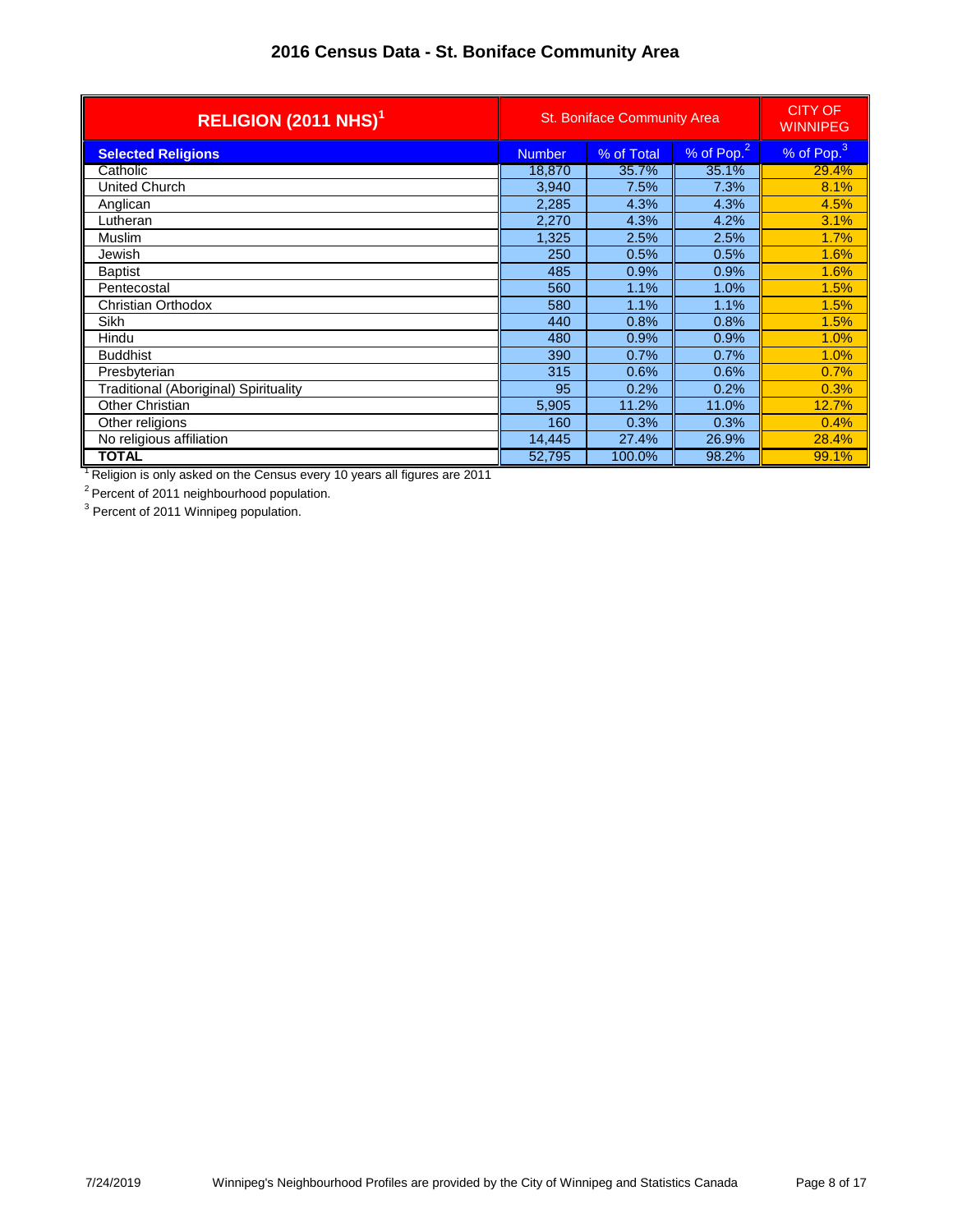| <b>MARITAL STATUS</b>                        | <b>St. Boniface Community</b><br>Area |            | <b>CITY OF WINNIPEG</b> |            |
|----------------------------------------------|---------------------------------------|------------|-------------------------|------------|
| 15 years and over                            | <b>Number</b>                         | % of Total | <b>Number</b>           | % of Total |
| Married or living with a common-law partner  | 28,620                                | 59.4%      | 314,565                 | 55.0%      |
| Married (and not separated)                  | 24,240                                | 50.3%      | 265,600                 | 46.5%      |
| Living common law                            | 4,380                                 | 9.1%       | 48.970                  | 8.6%       |
| Not living with spouse or common-law partner | 19,595                                | 40.6%      | 257,025                 | 45.0%      |
| Single (never legally married)               | 13,475                                | 27.9%      | 179.510                 | 31.4%      |
| Separated, but still legally married         | 1,220                                 | 2.5%       | 14,680                  | 2.6%       |
| <b>Divorced</b>                              | 2,690                                 | 5.6%       | 34,655                  | 6.1%       |
| Widowed                                      | 2,210                                 | 4.6%       | 28,175                  | 4.9%       |
| TOTAL                                        | 48.215                                | 100.0%     | 571.590                 | 100.0%     |

| <b>EDUCATION</b>                                                               | <b>St. Boniface Community Area</b> | <b>CITY OF</b><br><b>WINNIPEG</b> |            |            |
|--------------------------------------------------------------------------------|------------------------------------|-----------------------------------|------------|------------|
| <b>Post-Secondary Education by Major Field of Study</b><br>(15 years and over) | <b>Male</b>                        | Female                            | % of Total | % of Total |
| Business, management and public administration                                 | 2,615                              | 3.515                             | 22.6%      | 21.0%      |
| Architecture, engineering, and related technologies                            | 3.935                              | 440                               | 16.2%      | 18.0%      |
| Health, parks, recreation and fitness                                          | 940                                | 3,560                             | 16.6%      | 17.3%      |
| Social and behavioural sciences and law                                        | 1,210                              | 1,885                             | 11.4%      | 11.2%      |
| Education                                                                      | 770                                | 1,835                             | 9.6%       | 8.3%       |
| <b>Humanities</b>                                                              | 495                                | 830                               | 4.9%       | 5.3%       |
| Personal, protective and transportation services                               | 570                                | 745                               | 4.9%       | 5.0%       |
| Mathematics, computer and information sciences                                 | 880                                | 390                               | 4.7%       | 4.8%       |
| Physical and life sciences and technologies                                    | 615                                | 510                               | 4.2%       | 4.0%       |
| Visual & performing arts, & communications technologies                        | 460                                | 390                               | 3.1%       | 3.2%       |
| Agriculture, natural resources and conservation                                | 300                                | 180                               | 1.8%       | 1.7%       |
| Other fields of study                                                          | $\Omega$                           | $\Omega$                          | $0.0\%$    | $0.0\%$    |
| <b>TOTAL</b>                                                                   | 12.790                             | 14.280                            | 100.0%     | 100.0%     |

| <b>Highest Certificate, Diploma or Degree</b>                      |        |            |         |            |
|--------------------------------------------------------------------|--------|------------|---------|------------|
| (15 years and over)                                                | Number | % of Total | Number  | % of Total |
| No certificate, diploma or degree                                  | 7.015  | 14.5%      | 96.910  | 17.0%      |
| High school diploma or equivalent                                  | 14.120 | 29.3%      | 170,845 | 29.9%      |
| Postsecondary certificate, diploma or degree                       | 27,085 | 56.2%      | 303.835 | 53.2%      |
| Apprenticeship or trades certificate or diploma                    | 3,120  | 6.5%       | 37.375  | 6.5%       |
| College, CEGEP or other non-university certificate or diploma      | 9,040  | 18.7%      | 101,645 | 17.8%      |
| University certificate or diploma below bachelor level             | 1.435  | 3.0%       | 15.775  | 2.8%       |
| University certificate, diploma or degree at bachelor level or abo | 13.490 | 28.0%      | 149.035 | 26.1%      |
| Bachelor's degree                                                  | 9.310  | 19.3%      | 105,075 | 18.4%      |
| University certificate, diploma or degree above bachelor level     | 1,100  | 2.3%       | 11,400  | 2.0%       |
| <b>TOTAL</b>                                                       | 48,220 | 100.0%     | 571.590 | 100.0%     |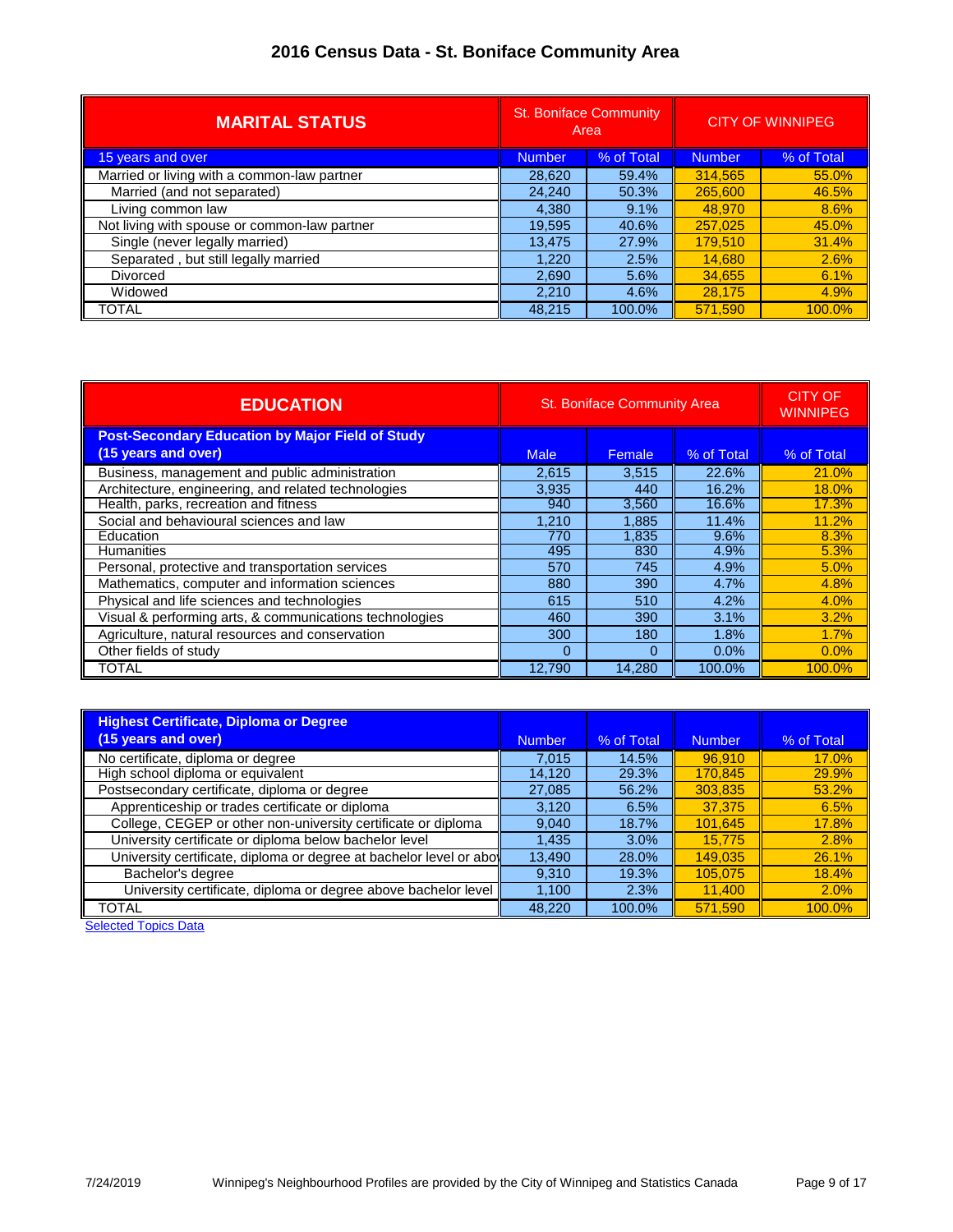| <b>LABOUR FORCE ACTIVITY</b> | <b>St. Boniface Community Area</b> |        |        | <b>CITY OF</b><br><b>WINNIPEG</b> |
|------------------------------|------------------------------------|--------|--------|-----------------------------------|
| 15 years and over            | <b>Male</b>                        | Female | All    | All                               |
| In the labour force          | 17,110                             | 16,520 | 33,630 | 383,315                           |
| Employed                     | 16.060                             | 15.735 | 31,800 | 358,320                           |
| Unemployed                   | 1,045                              | 785    | 1,835  | 24,990                            |
| Not in the labour force      | 6,290                              | 8,300  | 14,590 | 188,280                           |
| <b>Participation rate</b>    | 73.0%                              | 67.0%  | 70.0%  | 67.0%                             |
| <b>Employment rate</b>       | 69.0%                              | 63.0%  | 66.0%  | 63.0%                             |
| Unemployment rate            | 6.0%                               | 5.0%   | 6.0%   | 7.0%                              |

| <b>Class of Worker</b><br>(15 years and over, in labour force)    | <b>Male</b> | Female | % of Total | % of Total |
|-------------------------------------------------------------------|-------------|--------|------------|------------|
| Class of worker - Not applicable                                  | 185         | 260    | 0.7%       | 1.0%       |
| All classes of worker                                             | 16.920      | 16.260 | 49.7%      | 49.5%      |
| Employee                                                          | 15.030      | 15.175 | 45.2%      | 45.6%      |
| Self-emploved<br>$\sim$ $\sim$ $\sim$ $\sim$ $\sim$ $\sim$ $\sim$ | 1,890       | 1,085  | 4.5%       | 3.9%       |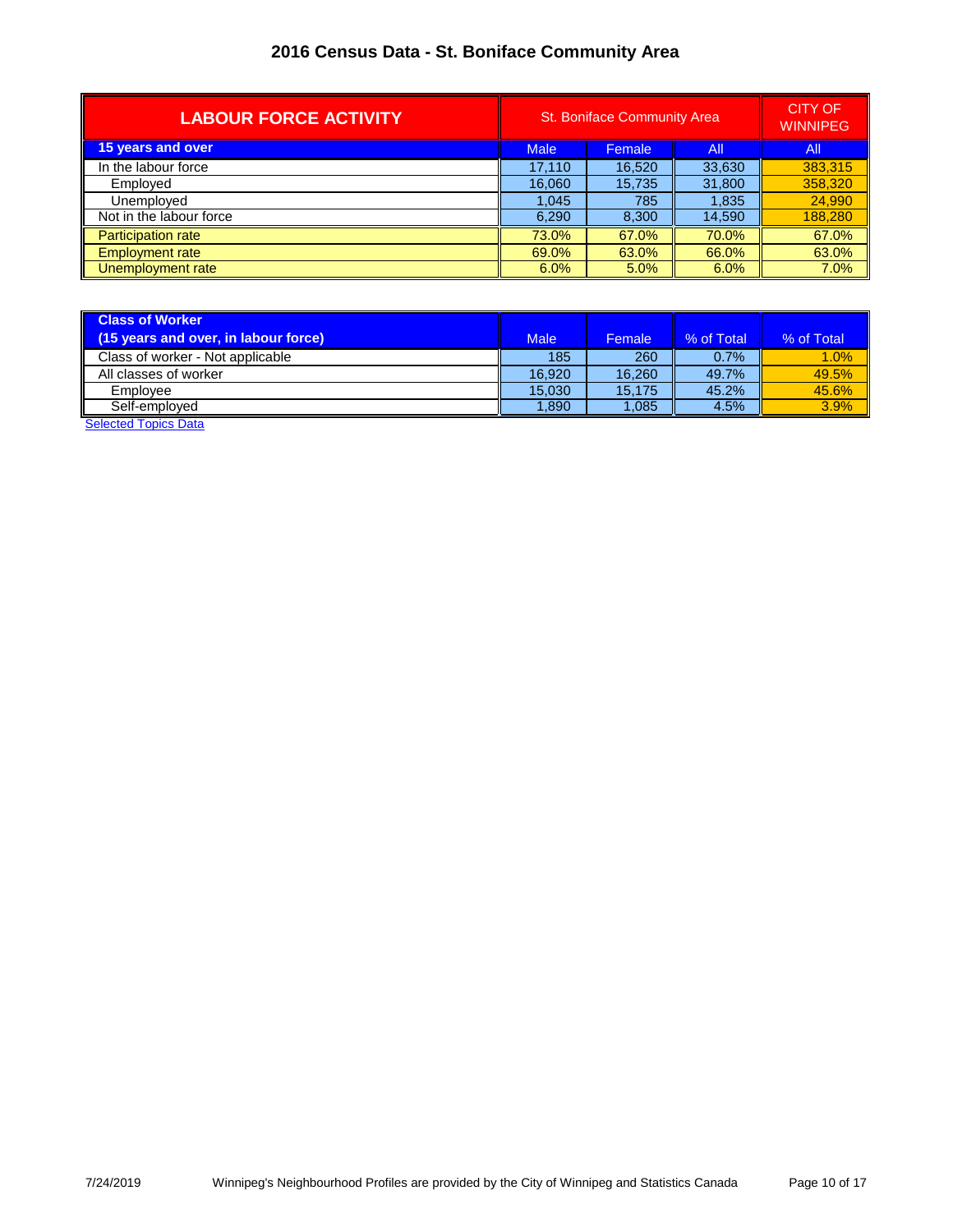| <b>Employment Sectors</b>                           | <b>Number</b> | % of Total | <b>Number</b> | % of Total |
|-----------------------------------------------------|---------------|------------|---------------|------------|
| 62 Health care and social assistance                | 4,995         | 15.1%      | 55,735        | 14.8%      |
| 44-45 Retail trade                                  | 3,415         | 10.3%      | 41,905        | 11.2%      |
| 31-33 Manufacturing                                 | 1,965         | 5.9%       | 32,870        | 8.8%       |
| 61 Educational services                             | 3,275         | 9.9%       | 31.850        | 8.5%       |
| 72 Accommodation and food services                  | 2,205         | 6.6%       | 28,600        | 7.6%       |
| 91 Public administration                            | 2,880         | 8.7%       | 26,930        | 7.2%       |
| 23 Construction                                     | 2,265         | 6.8%       | 23,535        | 6.3%       |
| 48-49 Transportation and warehousing                | 1,750         | 5.3%       | 21,325        | 5.7%       |
| 54 Professional, scientific and technical services  | 1,975         | 6.0%       | 20,515        | 5.5%       |
| 52 Finance and insurance                            | 1,875         | 5.7%       | 18,110        | 4.8%       |
| 56 Administrative and support, waste management and |               |            |               |            |
| remediation services                                | 1,140         | 3.4%       | 15,080        | 4.0%       |
| 41 Wholesale trade                                  | 1,195         | 3.6%       | 13.540        | 3.6%       |
| 71 Arts, entertainment and recreation               | 815           | 2.5%       | 8,495         | 2.3%       |
| 51 Information and cultural industries              | 695           | 2.1%       | 7,950         | 2.1%       |
| 53 Real estate and rental and leasing               | 510           | 1.5%       | 5,640         | 1.5%       |
| 22 Utilities                                        | 455           | 1.4%       | 3,665         | 1.0%       |
| 11 Agriculture, forestry, fishing and hunting       | 185           | 0.6%       | 2,390         | 0.6%       |
| 21 Mining, quarrying, and oil and gas extraction    | 30            | 0.1%       | 625           | 0.2%       |
| 55 Management of companies and enterprises          | 40            | 0.1%       | 500           | 0.1%       |
| 81 Other services (except public administration)    | 1,505         | 4.5%       | 16,375        | 4.4%       |
| <b>TOTAL</b>                                        | 33,170        | 100.0%     | 375,635       | 100.0%     |

| <b>Place of Work</b>           |             |        |            |            |
|--------------------------------|-------------|--------|------------|------------|
| (15 and over, in labour force) | <b>Male</b> | Female | % of Total | % of Total |
| Usual place of work            | 12.850      | 14.200 | 85.1%      | 85.8%      |
| No fixed workplace address     | 2.370       | 715    | 9.7%       | 9.7%       |
| Home                           | 770         | 795    | 4.9%       | 4.1%       |
| Outside Canada                 | 65          | 25     | 0.3%       | 0.4%       |

**[Selected Topics Data](http://winnipeg.ca/census/2016/Selected Topics/default.asp)** 

| <b>MAIN MODE OF COMMUTING*</b>           | <b>St. Boniface Community Area</b>  |        |        | <b>CITY OF</b><br><b>WINNIPEG</b> |
|------------------------------------------|-------------------------------------|--------|--------|-----------------------------------|
| 15 years and over, employed labour force | % of Total<br>Female<br><b>Male</b> |        |        | % of Total                        |
| Car, truck or van - as a driver          | 12,100                              | 10,385 | 74.6%  | 70.0%                             |
| Public transit                           | 1,325                               | 1,985  | 11.0%  | 14.9%                             |
| Car, truck or van - as a passenger       | 505                                 | 1,255  | 5.8%   | 7.4%                              |
| Walk                                     | 695                                 | 955    | 5.5%   | 4.9%                              |
| <b>Bicycle</b>                           | 455                                 | 195    | 2.2%   | 1.8%                              |
| Other method                             | 140                                 | 135    | 0.9%   | 1.0%                              |
| <b>TOTAL</b>                             | 15.220                              | 14.910 | 100.0% | 100.0%                            |

 $1$  Employed labour force with a usual place of work or no fixed workplace address.

**[Selected Topics Data](http://winnipeg.ca/census/2016/Selected Topics/default.asp)** 

\* Was "MODE OF TRANSPORTATION"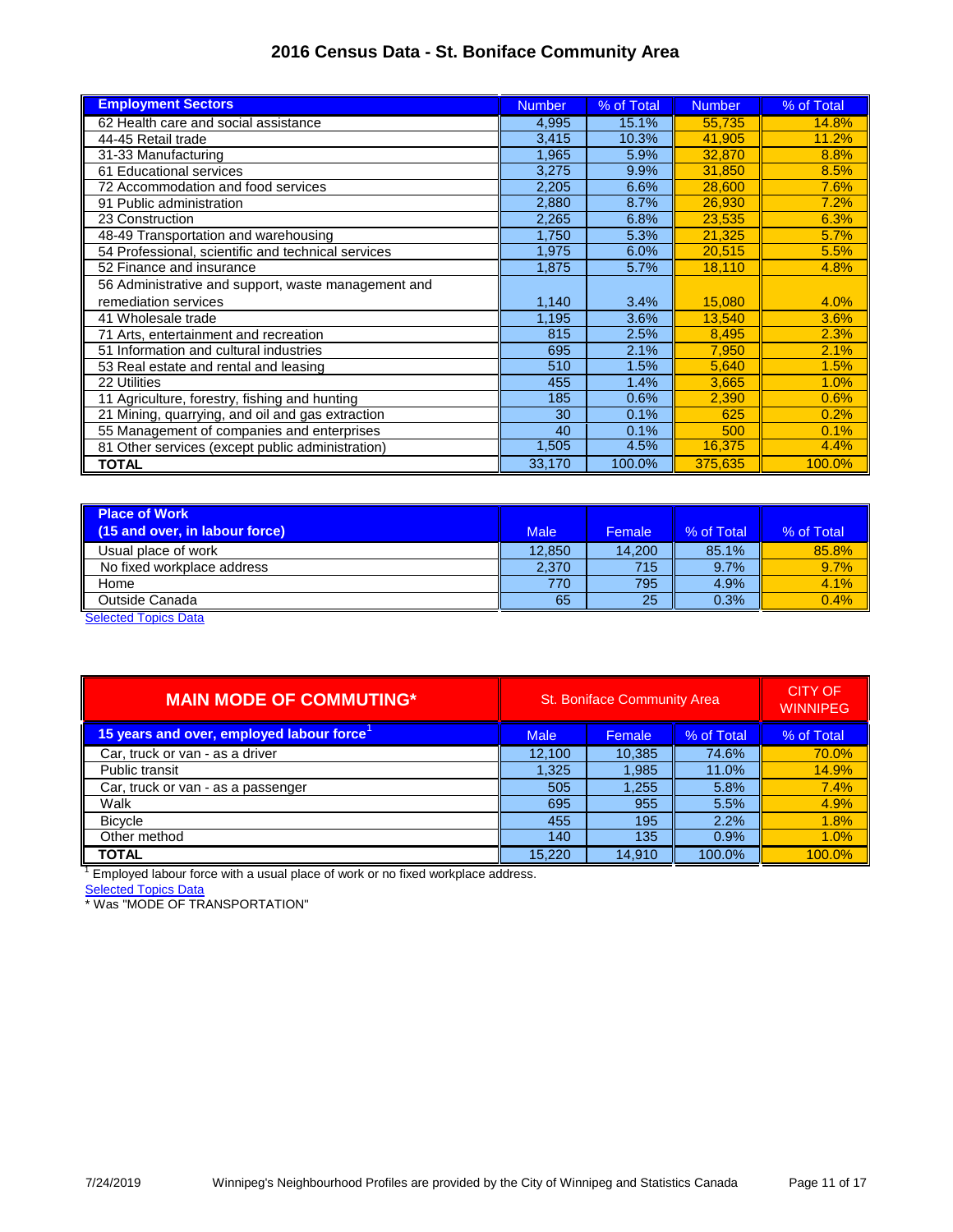| <b>INCOME</b>                                                                                | <b>St. Boniface Community</b><br>Area |        |         | <b>CITY OF WINNIPEG</b> |
|----------------------------------------------------------------------------------------------|---------------------------------------|--------|---------|-------------------------|
| % Composition of Total Income in 2015<br>15 years and over with income in private households | <b>Male</b>                           | Female | All     | All                     |
| Employment income %                                                                          | 78.0%                                 | 74.0%  | 76.0%   | 74.0%                   |
| Government transfer payments %                                                               | 7.0%                                  | 12.0%  | $9.0\%$ | 11.0%                   |
| Other money income %                                                                         | 15.0%                                 | 14.0%  | 15.0%   | 15.0%                   |

| <b>Employment Income in 2015</b> | Male            | <b>Female</b> | All      | All       |
|----------------------------------|-----------------|---------------|----------|-----------|
| Worked full year, full time      | 10.620          | 8.420         | 19.035   | 203.700   |
| Average employment income        | \$75.308        | \$60,065      | \$68,544 | \$61.164  |
| Worked part year or part time    | $^{\prime}.010$ | 8.715         | 15.725   | \$190,785 |

| <b>Individual Income in 2015</b>     | <b>Male</b> | Female   | % of Total | % of Total |
|--------------------------------------|-------------|----------|------------|------------|
| Under \$10,000 (including loss)      | 2,350       | 3,005    | 11.6%      | 13.8%      |
| \$10,000 to \$19,999                 | 2,450       | 4,035    | 14.0%      | 15.3%      |
| \$20,000 to \$29.999                 | 2,200       | 3,190    | 11.6%      | 14.1%      |
| \$30,000 to \$39,999                 | 2,335       | 3.050    | 11.6%      | 13.3%      |
| \$40,000 to \$49.999                 | 2,480       | 2,885    | 11.6%      | 11.8%      |
| \$50,000 to \$59.999                 | 2,215       | 2,180    | 9.5%       | 8.9%       |
| \$60,000 to \$69,999                 | 1,750       | 1,560    | 7.1%       | 6.2%       |
| \$70,000 to \$79.999                 | 1,600       | 1.150    | 5.9%       | 4.6%       |
| \$80,000 to \$89,999                 | 1,235       | 940      | 4.7%       | 3.6%       |
| \$90,000 to \$99.999                 | 920         | 595      | 3.3%       | 2.3%       |
| \$100,000 to \$149,999               | 1,940       | 940      | 6.2%       | 4.2%       |
| \$150,000 and over                   | 965         | 330      | 2.8%       | 1.9%       |
| TOTAL                                | 22,440      | 23,860   | 100.0%     | 100.0%     |
| Average income (Male/Female/All) All | \$58,822    | \$42,965 | \$50,652   | \$44.915   |
| Median income (Male/Female/All) All  | \$47,349    | \$35,685 | \$40,953   | \$35,121   |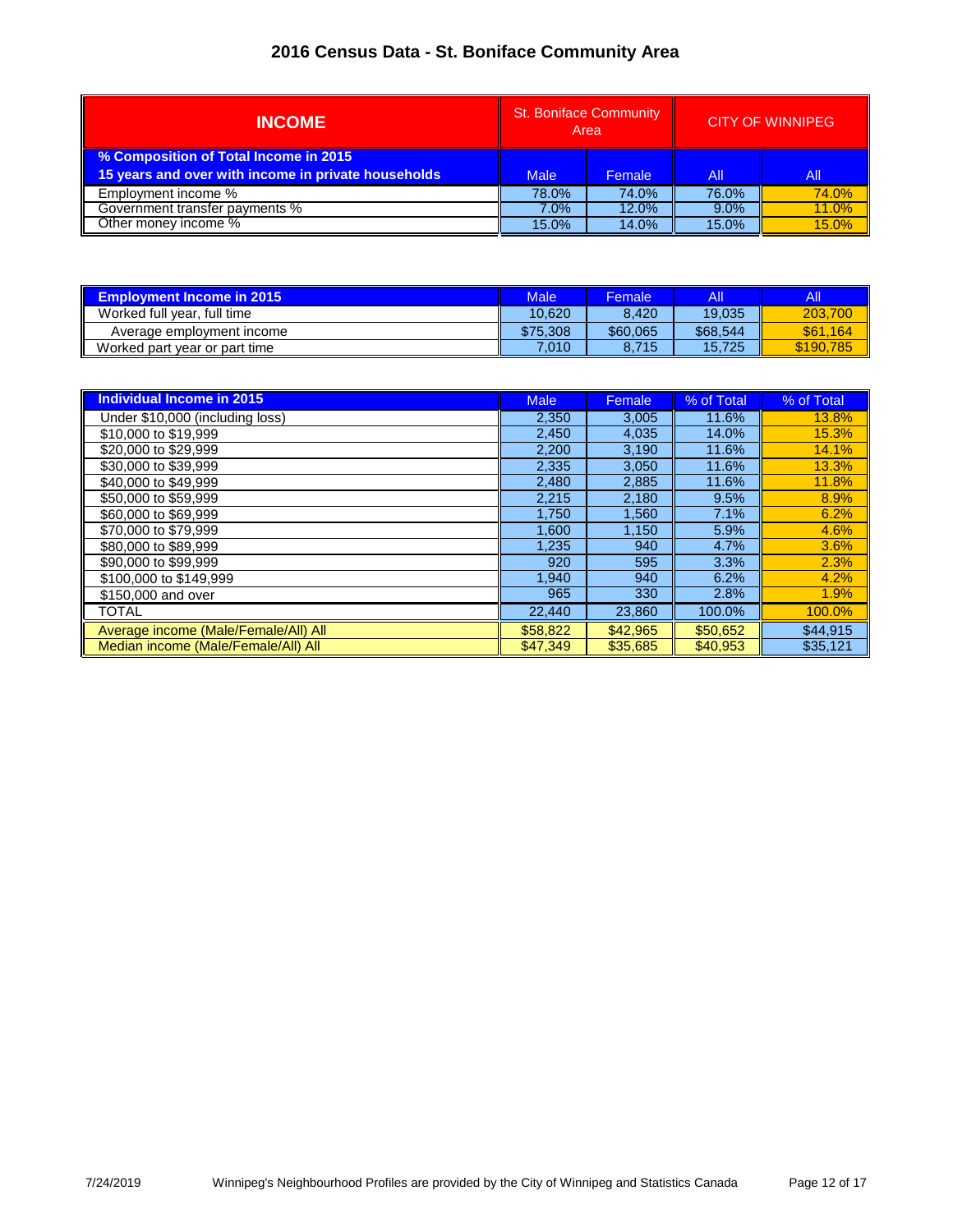| In low income in 2015 based on:<br><b>Iow-income measure, after-tax (LIM-AT)</b> |               |            |               |              |
|----------------------------------------------------------------------------------|---------------|------------|---------------|--------------|
| low income cut-off, after-tax (LICO-AT)                                          | <b>Number</b> | % of Total | <b>Number</b> | % of Pop.    |
| Population in private households                                                 | 58,515        | 100.0%     | 690.015       | 100.0%       |
| Less than 18 years                                                               | 12.270        | 21.0%      | 143.700       | 20.8%        |
| Less than 6 years                                                                | 4,095         | 7.0%       | 47.035        | 6.8%         |
| 18 to 64 years                                                                   | 37,875        | 64.7%      | 446.490       | 64.7%        |
| 65 years and over                                                                | 8,370         | 14.3%      | 99,825        | 14.5%        |
| Population by after-tax low-income measure (LIM-AT)                              | 6,010         | 10.3%      | 109.545       | 15.9%        |
| Less than 18 years                                                               | 1,545         | 12.6%      | 33,000        | 23.0%        |
| Less than 6 years                                                                | 530           | 12.9%      | 12,175        | 25.9%        |
| 18 to 64 years                                                                   | 3,635         | 9.6%       | 64.395        | 14.4%        |
| 65 years and over                                                                | 830           | 9.9%       | 12,145        | 12.2%        |
| Population by low-income cut-offs, after-tax (LICO-AT)                           | 5,095         | 8.7%       | 91.415        | 13.2%        |
| Less than 18 years                                                               | 1,255         | 10.2%      | 25,590        | <b>17.8%</b> |
| Less than 6 years                                                                | 410           | 10.0%      | 9,490         | 20.2%        |
| 18 to 64 years                                                                   | 3,265         | 8.6%       | 58,095        | 13.0%        |
| 65 years and over                                                                | 570           | 6.8%       | 7.735         | 7.7%         |

| In low income in 2015 based on:<br>low-income measure, after-tax (LIM-AT) |               |              |               |           |
|---------------------------------------------------------------------------|---------------|--------------|---------------|-----------|
| low income cut-off, after-tax (LICO-AT)                                   | <b>Number</b> | <b>Total</b> | <b>Number</b> | % of Pop. |
| Males in private households                                               | 28,585        | 100.0%       | 338,280       | 100.0%    |
| Less than 18 years                                                        | 6,210         | 21.7%        | 73,820        | 21.8%     |
| Less than 6 years                                                         | 2,075         | 7.3%         | 24,420        | 7.2%      |
| 18 to 64 years                                                            | 18,435        | 64.5%        | 220.375       | 65.1%     |
| 65 years and over                                                         | 3,940         | 13.8%        | 44,080        | 13.0%     |
| Males by low-income measure, after-tax (LIM-AT)                           | 2,800         | 9.8%         | 52,035        | 15.4%     |
| Less than 18 years                                                        | 815           | 13.1%        | 17.115        | 23.2%     |
| Less than 6 years                                                         | 285           | 13.7%        | 6.490         | 26.6%     |
| 18 to 64 years                                                            | 1.715         | 9.3%         | 30,630        | 13.9%     |
| 65 years and over                                                         | 275           | 7.0%         | 4.285         | 9.7%      |
| Males by low-income cut-offs, after-tax (LICO-AT)                         | 2,425         | 8.5%         | 44,090        | 13.0%     |
| Less than 18 years                                                        | 660           | 10.6%        | 13.230        | 17.9%     |
| Less than 6 years                                                         | 215           | 10.4%        | 5,040         | 20.6%     |
| 18 to 64 years                                                            | 1,565         | 8.5%         | 28,200        | 12.8%     |
| 65 years and over                                                         | 200           | 5.1%         | 2.655         | 6.0%      |

| In low income in 2015 based on:<br>low-income measure, after-tax (LIM-AT)<br>low income cut-off, after-tax (LICO-AT) | <b>Number</b> | <b>Total</b> | <b>Number</b> | % of Pop.    |
|----------------------------------------------------------------------------------------------------------------------|---------------|--------------|---------------|--------------|
| Females in private households                                                                                        | 29.935        | 100.0%       | 351.740       | 100.0%       |
| Less than 18 years                                                                                                   | 6.060         | 20.2%        | 69.885        | <b>19.9%</b> |
| Less than 6 years                                                                                                    | 2,020         | 6.7%         | 22.615        | 6.4%         |
| 18 to 64 years                                                                                                       | 19,440        | 64.9%        | 226.115       | 64.3%        |
| 65 years and over                                                                                                    | 4,435         | 14.8%        | 55,740        | 15.8%        |
| Females by low-income measure, after-tax (LIM-AT)                                                                    | 3,205         | 10.7%        | 57.510        | 16.4%        |
| Less than 18 years                                                                                                   | 735           | 12.1%        | 15.885        | 22.7%        |
| Less than 6 years                                                                                                    | 250           | 12.4%        | 5.685         | 25.1%        |
| 18 to 64 years                                                                                                       | 1,925         | 9.9%         | 33.765        | <b>14.9%</b> |
| 65 years and over                                                                                                    | 550           | 12.4%        | 7,860         | 14.1%        |
| Females by low-income cut-offs, after-tax (LICO-AT)                                                                  | 2,670         | 8.9%         | 47.330        | 13.5%        |
| Less than 18 years                                                                                                   | 600           | 9.9%         | 12.355        | 17.7%        |
| Less than 6 years                                                                                                    | 195           | 9.7%         | 4,455         | 19.7%        |
| 18 to 64 years                                                                                                       | 1,705         | 8.8%         | 29,900        | 13.2%        |
| 65 years and over                                                                                                    | 370           | 8.3%         | 5,075         | 9.1%         |
| <b>Selected Topics Data</b>                                                                                          |               |              |               |              |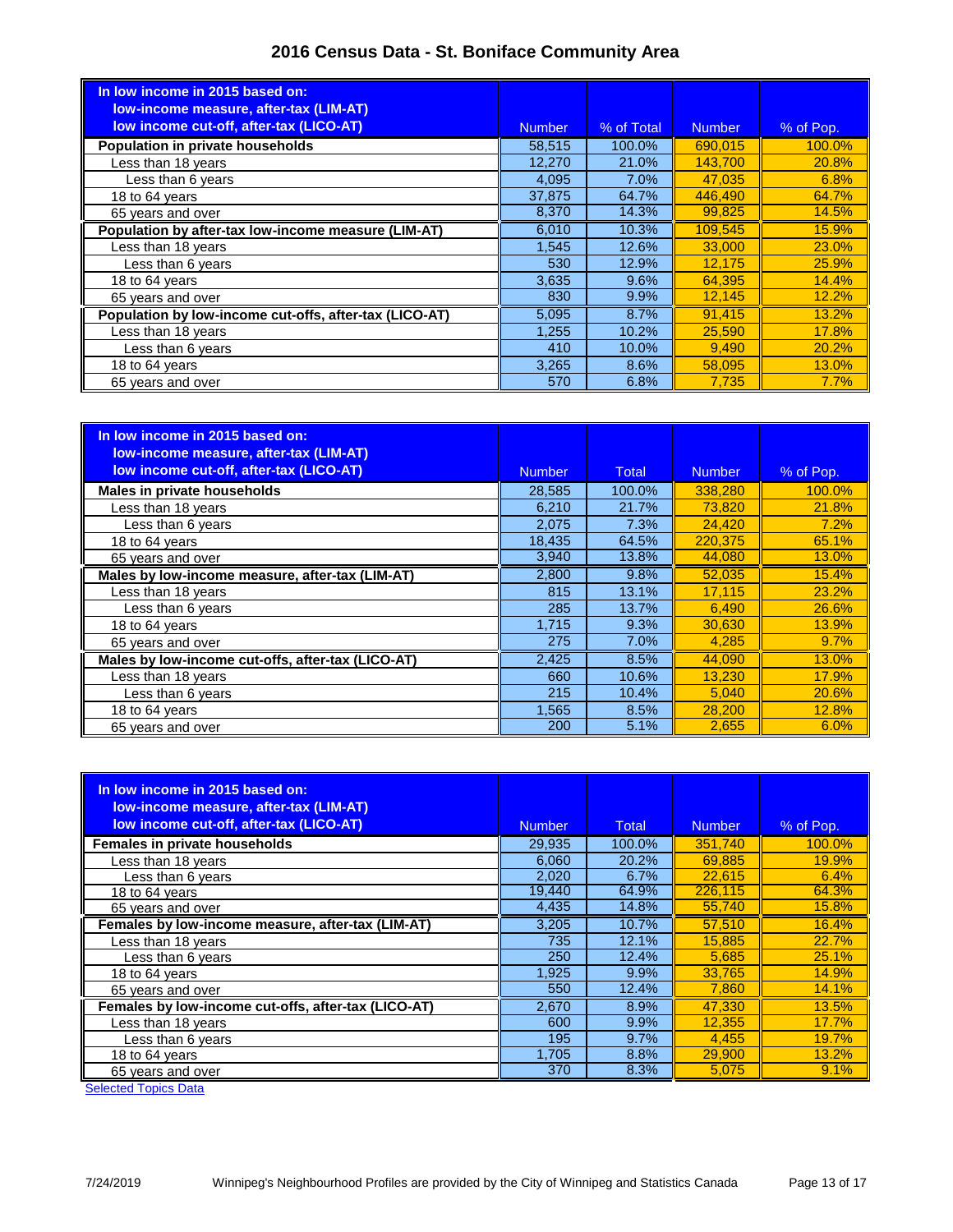| <b>HOUSEHOLDS</b>                       | <b>St. Boniface Community</b><br>Area |            |               |            |  | <b>CITY OF WINNIPEG</b> |
|-----------------------------------------|---------------------------------------|------------|---------------|------------|--|-------------------------|
| <b>Household Size</b>                   | Number                                | % of Total | <b>Number</b> | % of Total |  |                         |
| person                                  | 6.645                                 | 28.0%      | 84,615        | 30.1%      |  |                         |
| 2 persons                               | 7,980                                 | 33.6%      | 90,000        | 32.0%      |  |                         |
| 3 persons                               | 3,610                                 | 15.2%      | 42.625        | 15.2%      |  |                         |
| 4 persons                               | 3,570                                 | 15.0%      | 38,375        | 13.7%      |  |                         |
| 5 or more persons                       | 1,965                                 | 8.3%       | 25,430        | 9.0%       |  |                         |
| <b>TOTAL</b>                            | 23,770                                | 100.0%     | 281.045       | 100.0%     |  |                         |
| Average number of persons per household |                                       | 3.0        |               | 3.0        |  |                         |

| <b>Household Type</b>      | Number | % of Total | Number  | % of Total |
|----------------------------|--------|------------|---------|------------|
| One-family households      | 15.805 | 66.5%      | 176,950 | 63.0%      |
| Multiple-family households | 360    | $1.5\%$    | 6.030   | 2.1%       |
| Non-family households      | 7.605  | 32.0%      | 98.065  | 34.9%      |
| <b>TOTAL</b>               | 23.770 | 100.0%     | 281.045 | 100.0%     |

| <b>Household Income in 2015</b> | <b>Number</b> | % of Total | <b>Number</b> | % of Total |
|---------------------------------|---------------|------------|---------------|------------|
| <b>Under \$5,000</b>            | 275           | 1.2%       | 5,435         | 1.9%       |
| \$5,000 to \$9,999              | 345           | 1.5%       | 4,915         | 1.7%       |
| \$10,000 to \$14,999            | 560           | 2.4%       | 6,975         | 2.5%       |
| \$15,000 to \$19,999            | 650           | 2.7%       | 9,830         | 3.5%       |
| \$20,000 to \$24,999            | 760           | 3.2%       | 11,820        | 4.2%       |
| \$25,000 to \$29,999            | 655           | 2.8%       | 10,710        | 3.8%       |
| \$30,000 to \$34,999            | 795           | 3.3%       | 11,570        | 4.1%       |
| \$35,000 to \$39,999            | 940           | 4.0%       | 12,925        | 4.6%       |
| \$40,000 to \$44,999            | 830           | 3.5%       | 12,440        | 4.4%       |
| \$45,000 to \$49,999            | 845           | 3.6%       | 12,050        | 4.3%       |
| \$50,000 to \$59,999            | 1,810         | 7.6%       | 23,375        | 8.3%       |
| \$60,000 to \$69,999            | 1,710         | 7.2%       | 22,040        | 7.8%       |
| \$70,000 to \$79,999            | 1,595         | 6.7%       | 19,605        | 7.0%       |
| \$80,000 to \$89,999            | 1,535         | 6.5%       | 18,325        | 6.5%       |
| \$90,000 to \$99,999            | 1,345         | 5.7%       | 15,705        | 5.6%       |
| \$100,000 to \$124,999          | 2,870         | 12.1%      | 29,420        | 10.5%      |
| \$125,000 to \$149,999          | 1,975         | 8.3%       | 19,665        | 7.0%       |
| \$150,000 to \$199,999          | 2,460         | 10.4%      | 20,390        | 7.3%       |
| \$200,000 and over              | 1.810         | 7.6%       | 13.865        | 4.9%       |
| <b>TOTAL</b>                    | 23,765        | 100%       | 281.060       | 100.0%     |
| Average household income        | \$98,630      |            |               | \$86,920   |
| Median household income         |               | \$80,661   |               | \$68,331   |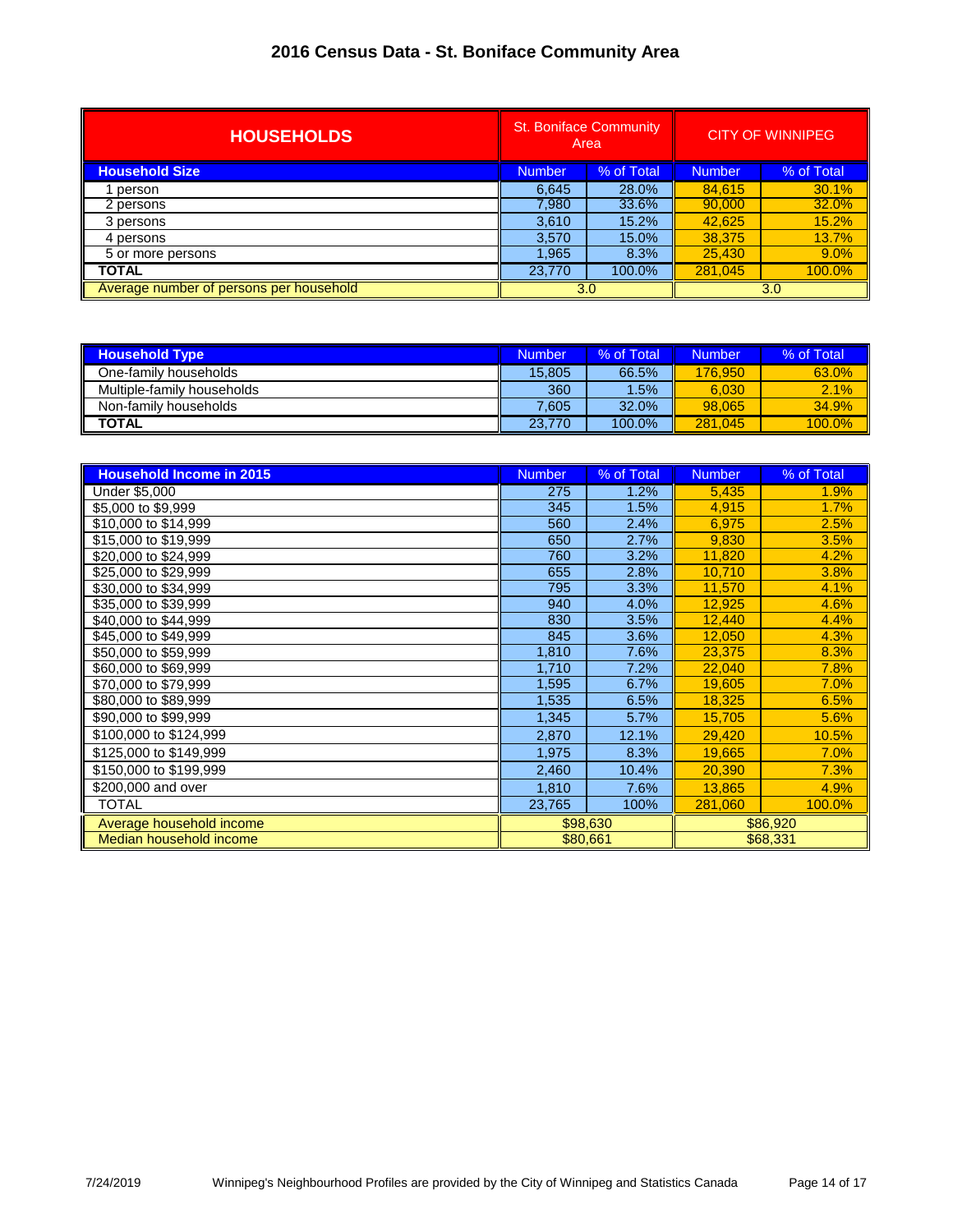| <b>CENSUS FAMILIES</b>                      | <b>St. Boniface Community</b><br>Area |            |               | <b>CITY OF WINNIPEG</b> |
|---------------------------------------------|---------------------------------------|------------|---------------|-------------------------|
| <b>Census Family Size</b>                   | <b>Number</b>                         | % of Total | <b>Number</b> | % of Total              |
| 2 person                                    | 8,005                                 | 48.4%      | 92.130        | 48.7%                   |
| 3 persons                                   | 3,500                                 | 21.2%      | 42,130        | 22.2%                   |
| 4 persons                                   | 3,535                                 | 21.4%      | 37,560        | 19.8%                   |
| 5 or more persons                           | 1,485                                 | $9.0\%$    | 17,535        | 9.3%                    |
| <b>TOTAL</b>                                | 16.525                                | 100.0%     | 189.355       | 100.0%                  |
| Average number of persons per census family |                                       | 3.0        |               | 3.0                     |

| <b>Census Family Structure</b> | Number | % of Total | Number  | % of Total |
|--------------------------------|--------|------------|---------|------------|
| Couples with children          | 7.670  | 46.4%      | 83.585  | 44.1%      |
| Couples without children       | 6.495  | 39.3%      | 70.750  | 37.4%      |
| One parent - female            | 1.845  | 11.2%      | 27.705  | 14.6%      |
| One parent - male              | 525    | 3.2%       | 7.320   | 3.9%       |
| <b>TOTAL</b>                   | 16.535 | 100.0%     | 189.360 | 100.0%     |

| <b>Census Families with Children</b> | Number | % of Total | <b>Number</b> | % of Total |
|--------------------------------------|--------|------------|---------------|------------|
| With one child                       | 4.390  | 43.7%      | 54.035        | 45.6%      |
| With two children                    | 3.990  | 39.8%      | 44.255        | 37.3%      |
| With three or more children          | 1.655  | 16.5%      | 20.315        | 17.1%      |
| <b>TOTAL</b>                         | 10.035 | $100.0\%$  | 118,605       | 100.0%     |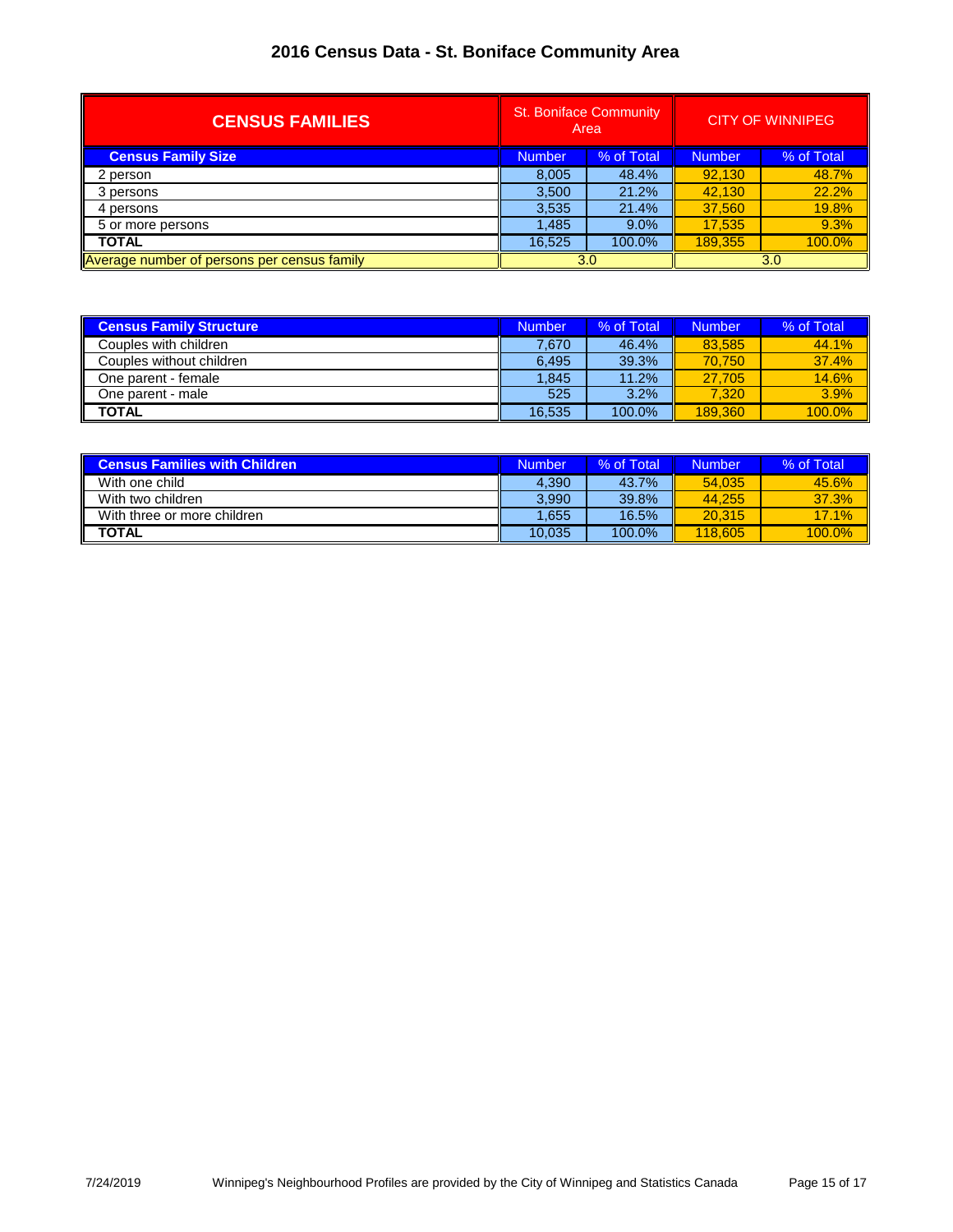| <b>DWELLINGS</b>                                     | <b>St. Boniface Community</b><br>Area | <b>CITY OF WINNIPEG</b> |
|------------------------------------------------------|---------------------------------------|-------------------------|
| <b>Type of Dwelling</b>                              | <b>Number</b>                         | <b>Number</b>           |
| Single-detached house                                | 15,300                                | 166,955                 |
| Semi-detached house                                  | 1,100                                 | 10.675                  |
| Row house                                            | 710                                   | 10.105                  |
| Apartment, duplex                                    | 495                                   | 4.855                   |
| Apartment, building that has five or more storeys    | 1,620                                 | 36,865                  |
| Apartment, building that has fewer than five storeys | 4,520                                 | 50,665                  |
| Other single-attached house                          | 25                                    | 315                     |
| Movable dwelling                                     |                                       | 605                     |
| <b>TOTAL OCCUPIED PRIVATE DWELLINGS</b>              | 23,770                                | 281,040                 |
| Average number of rooms                              | 6.0                                   | 6.0                     |

| <b>Dwelling Tenure</b> | <b>Number</b> |        | <b>Number</b> |           |
|------------------------|---------------|--------|---------------|-----------|
| Owned                  | 16.670        | 70.1%  | 182.395       | 64.9%     |
| Rented                 | .100          | 29.9%  | 98.655        | 35.1%     |
| <b>TOTAL</b>           | .770<br>23.7  | 100.0% | 281,050       | $100.0\%$ |

| <b>Dwelling Condition</b>                        | <b>Number</b> |        | <b>Number</b> |           |
|--------------------------------------------------|---------------|--------|---------------|-----------|
| Only regular maintenance or minor repairs needed | 22.255        | 93.6%  | 259.035       | 92.2%     |
| In need of major repairs                         | 1.515         | 6.4%   | 22,010        | 7.8%      |
| <b>TOTAL</b>                                     | 23.770        | 100.0% | 281.045       | $100.0\%$ |

**[Selected Topics Data](http://winnipeg.ca/census/2016/Selected Topics/default.asp)** 

| <b>Period of Construction</b> | <b>Number</b> |        | Number  |        |
|-------------------------------|---------------|--------|---------|--------|
| 1960 or before                | 7.275         | 30.6%  | 97.100  | 34.5%  |
| 1961 to 1980                  | 6.570         | 27.6%  | 93,635  | 33.3%  |
| 1981 to 1990                  | 2,250         | 9.5%   | 36,085  | 12.8%  |
| 1991 to 2000                  | 2,165         | 9.1%   | 17.865  | 6.4%   |
| 2001 to 2005                  | 1.510         | 6.4%   | 8,715   | 3.1%   |
| 2006 to 2010                  | 1,910         | 8.0%   | 12.185  | 4.3%   |
| 2011 to 2016                  | 2,085         | 8.8%   | 15.460  | 5.5%   |
| <b>TOTAL</b>                  | 23,765        | 100.0% | 281.045 | 100.0% |

| <b>Dwelling Costs</b>                              | <b>Number</b> |        | <b>Number</b> |        |
|----------------------------------------------------|---------------|--------|---------------|--------|
| Tenant-occupied non-farm, non-reserve dwellings    | 7,100         | 29.9%  | 98.650        | 35.1%  |
| Tenant-occupied households spending 30% or more of |               |        |               |        |
| household income on shelter                        | 2,698         | 38.0%  | 39,460        | 40.0%  |
| Average gross rent                                 | \$968         |        | \$938         |        |
| Owner-occupied non-farm, non-reserve dwellings     | 16,670        | 70.1%  | 182,380       | 64.9%  |
| Owner-occupied households spending 30% or more of  |               |        |               |        |
| household income on shelter                        | 1.667         | 10.0%  | 21,886        | 12.0%  |
| Average value of dwelling                          | \$357,262     |        | \$317,516     |        |
| Average owner major payment                        | \$1,275       |        | \$1,158       |        |
| <b>TOTAL</b>                                       | 23,770        | 100.0% | 281.030       | 100.0% |